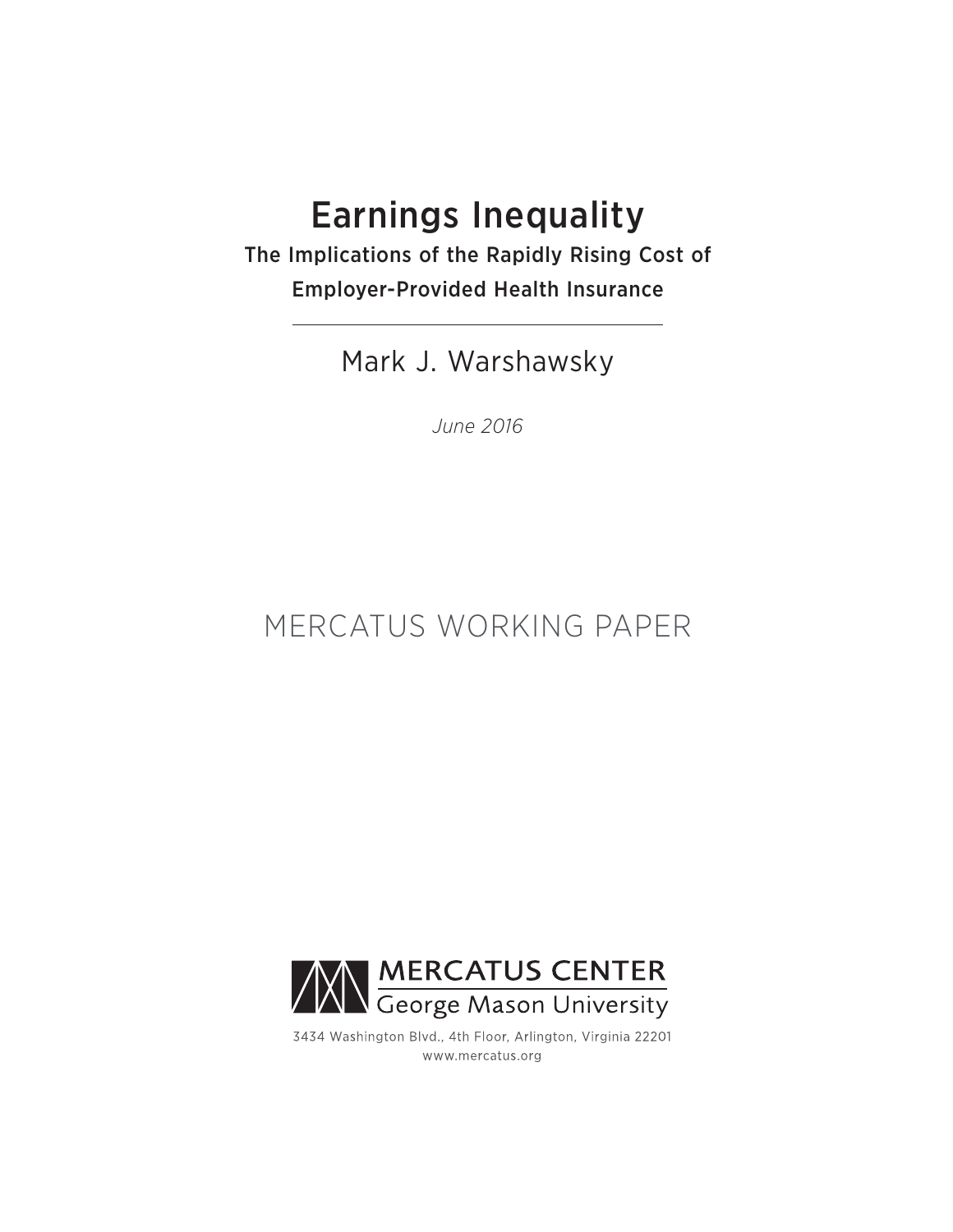*Mark J. Warshawsky. "Earnings Inequality: The Implications of the Rapidly Rising Cost of Employer-Provided Health Insurance." Mercatus Working Paper, Mercatus Center at George Mason University, Arlington, VA, June 2016.*

# **Abstract**

Health insurance for a high-paid employee costs an employer the same amount as health insurance for a low-paid employee. At the same time, healthcare costs, and therefore health insurance premiums, are growing much more rapidly than earnings. Therefore, it is reasonable to expect that—while earnings will indeed become more unequal over time—total compensation will not become more unequal, or, when considered over the entire labor force, at least will not become as unequal. Direct empirical evidence supports this hypothesis, based on unique, unpublished survey data about employers' compensation costs collected by the Bureau of Labor Statistics. The supporting results hold both for the period 1996–2008 and for the period 1992– 2010. A regression estimated over the period 1990–2014 also bolsters the understanding that the rising cost of health care is a major cause of increasing earnings inequality. This finding suggests that the best policy to reduce inequality would be to effectively control the rate of growth in the cost of health care.

*JEL* codes: D31, I13, J32, M52

Keywords: income distribution, compensation components, cost of health insurance

# **Author Affiliation and Contact Information**

Mark J. Warshawsky Senior Research Fellow Mercatus Center at George Mason University mwarshawsky@mercatus.gmu.edu

# **Acknowledgments**

I thank Andrew Biggs for extensive and helpful conversations and Ross Marchand for research assistance.

*All studies in the Mercatus Working Paper series have followed a rigorous process of academic evaluation, including (except where otherwise noted) at least one double-blind peer review. Working Papers present an author's provisional findings, which, upon further consideration and revision, are likely to be republished in an academic journal. The opinions expressed in Mercatus Working Papers are the authors' and do not represent official positions of the Mercatus Center or George Mason University.*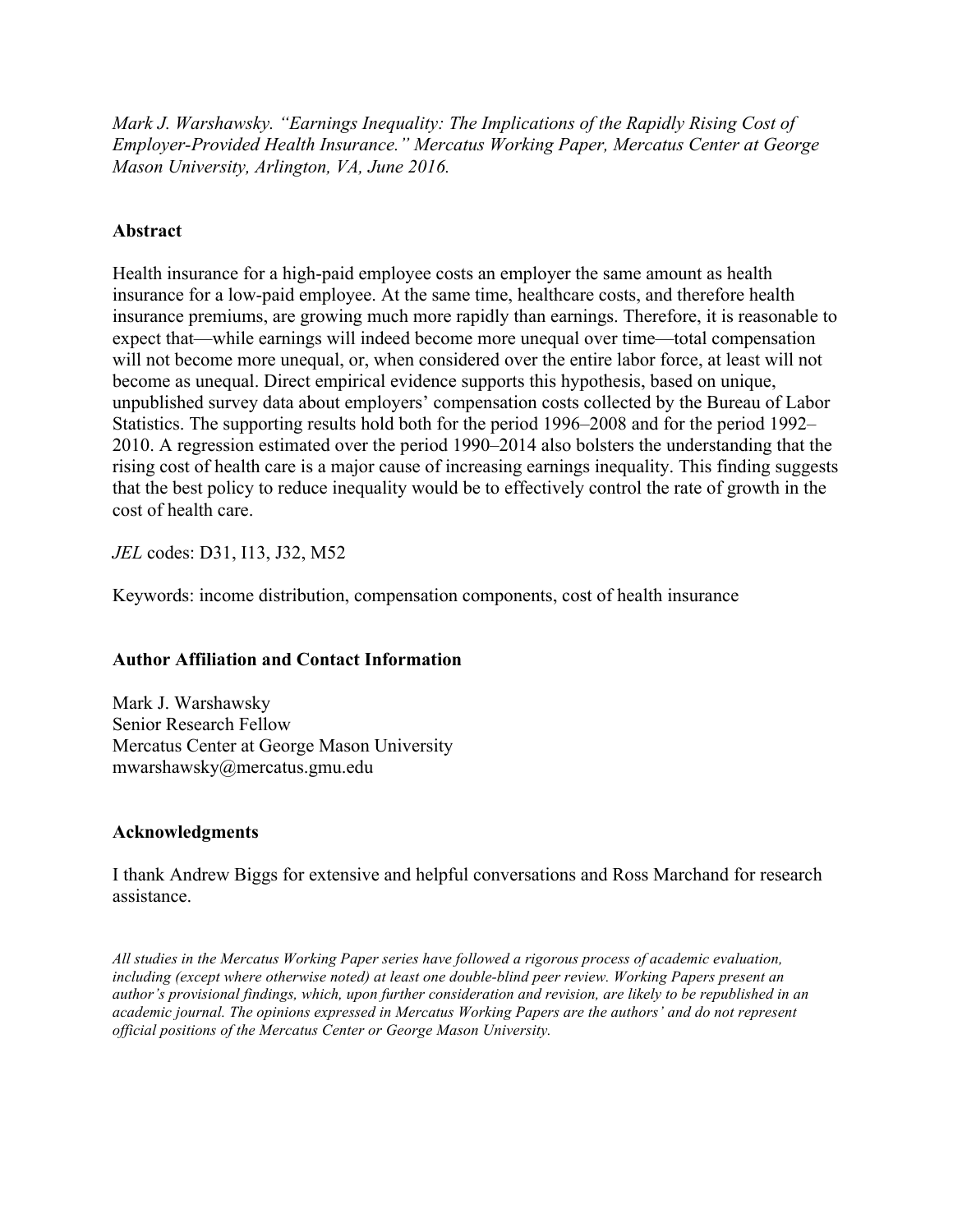#### **Earnings Inequality:**

# **The Implications of the Rapidly Rising Cost of Employer-Provided Health Insurance** Mark J. Warshawsky

Research results from the academic literature on inequality in the distribution of earnings are currently playing an important role in political discussions, policy formulation, and public attitudes. For example, Piketty and Saez (2003, subsequently updated) and Kopczuk, Saez, and Song (2010, subsequently updated) show an increasing earnings share of the top percentile of earners from the 1970s through 2011. The authors attribute this increase to the rising pay of corporate executives rather than to the rising income of professionals and athletic and acting stars. In the 2010 budget presented in February 2009 by the incoming Obama administration, Piketty and Saez's finding was shown prominently as a graph. While the budget document ascribed the cause of increasing inequality to "technological advances and growing global competition," its policy interpretation was decidedly redistributive: "Instead of using the tax code to lessen these increasing wage disparities, changes in the tax code over the past eight years exacerbated them" (2010 Budget of the United States Government, 9). Indeed, major parts of the president's domestic policy agenda then and later have been tied to the Piketty and Saez research finding. In a December 4, 2013, speech at the Center for American Progress, President Obama stated that income inequality is the single most important policy issue in the United States, "the defining challenge of our time." This theme has been repeated many times more recently in the presidential campaigns of several leading candidates.

Many analysts have noted the rapid growth in the cost of health care in the United States over long time periods; this trend has recently resumed after the slight pause in growth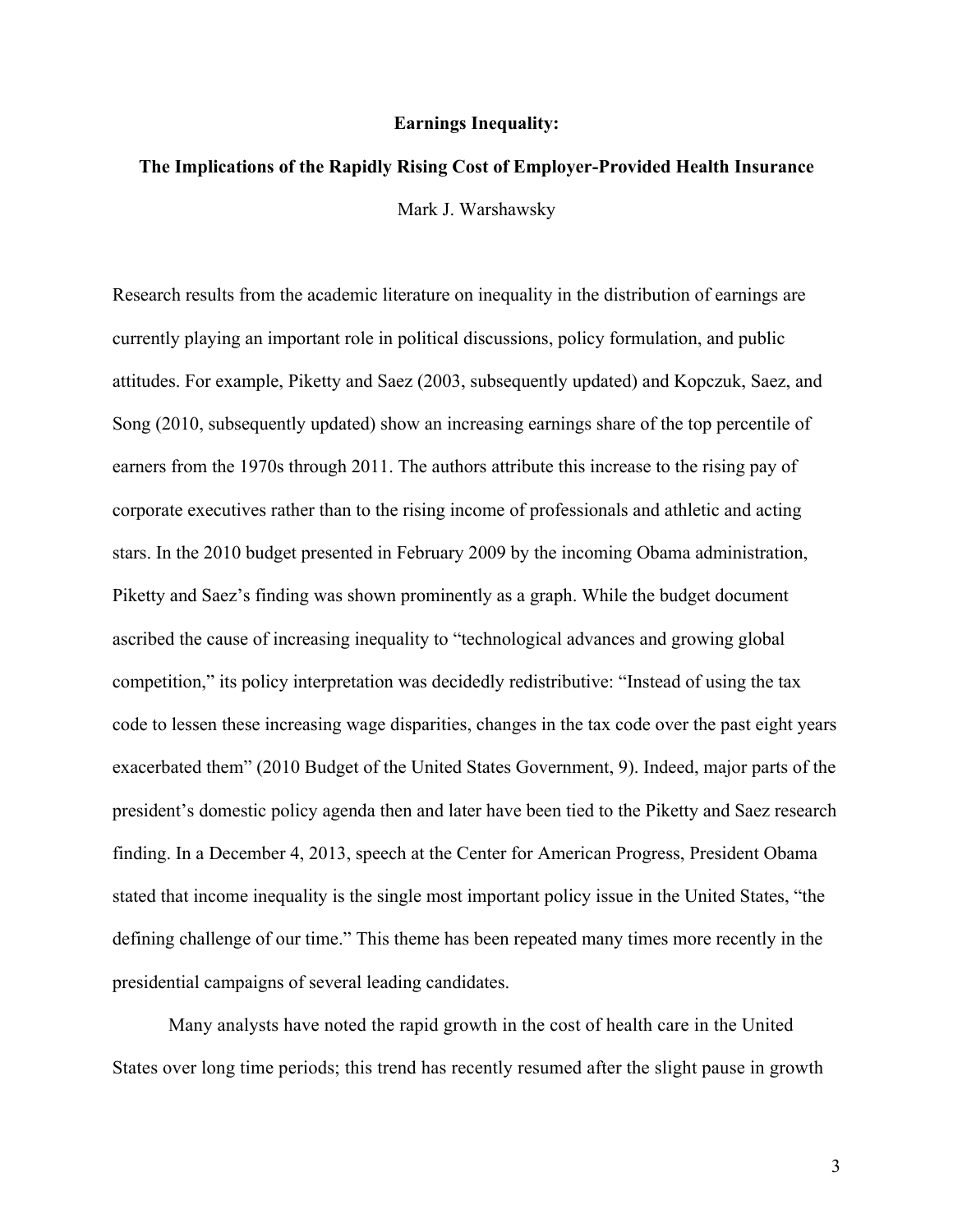caused by the Great Recession. This growth is correctly said to cause burgeoning government spending and deficits, slower overall growth in worker earnings, and later retirements. Less noted and less understood is a possible tie between the growth in both health care and insurance costs and the increase in earnings inequality. The logic of this concept is based on simple arithmetic. Let's say that compensation (which is made up of earnings and the cost of benefits) grows at a certain common rate across workers over time at all compensation levels owing to, perhaps, overall labor productivity improvements and competitive labor markets. Let's also posit that the cost of healthcare benefits are the same dollar amount per worker regardless of the worker's level of compensation and that they are evenly and widely provided to workers. But let's also say that the cost of healthcare benefits is growing at a faster rate than compensation. Then earnings (which equal compensation less the cost of health care and other benefits) will grow more slowly for those at the lowest levels of compensation than for those at the highest levels of compensation. Even if there is some modest, positive association between compensation levels and the prevalence and costs of health insurance, as long as the distribution has not changed much and that the cost of health insurance as a share of compensation is generally larger for the lower-paid, the fact that healthcare costs are rising rapidly will mean this outcome still largely holds true.

It is rare to observe the total compensation of individual workers directly in surveys or in administrative records, but it is now common to measure household and individual income and earnings from administrative sources, such as tax and Social Security records. The logic just expressed above would say that measured earnings inequality would increase with healthcare costs even while the overall distribution of compensation and actual compensation inequality remain essentially unchanged—or at least do not increase as much as earnings inequality.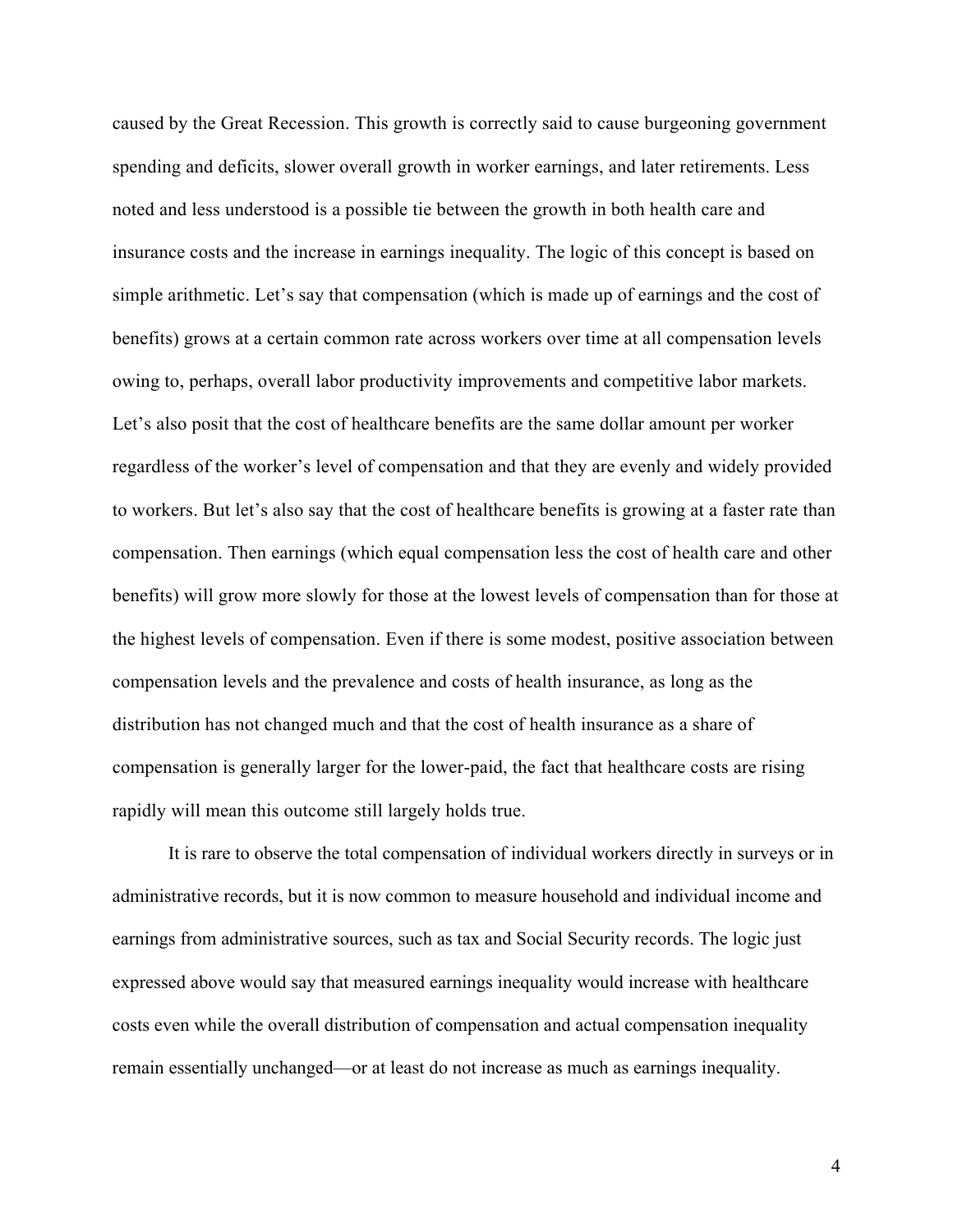This paper uses unpublished data provided by the Bureau of Labor Statistics to test the hypothesis that there has been more consistent growth across the distribution in total compensation than in earnings. This study builds on my past research in this area, giving an alternative explanation and emphasis for the observed increases in earnings inequality: the rapidly rising cost of health insurance provided by employers, which is included in compensation but not in more common measures of earnings, and which affects the earnings of low-paid workers more than those of highpaid workers. The appropriate policy response to this evidence would involve attempts to reduce the rapid increase in healthcare costs, but not necessarily intensive and broad redistributive policies. Indeed, Gale, Kearney, and Orszag (2015) have found that even substantial increases in the top tax rate on incomes will have an "exceedingly modest" impact on overall income inequality.

#### **A Fundamental Critique**

My empirical research for a recent time period, 1999–2006, found that the rapidly increasing cost of health care can largely explain the increase in reported earnings inequality in the United States (Warshawsky 2012). Over the seven-year period for which I obtained unpublished compensation data by earnings percentiles from the National Compensation Survey of the Bureau of Labor Statistics (BLS), healthcare cost increases fully accounted for changes in the distribution of earnings. In other words, without rising healthcare costs, there would have been virtually zero change in earnings inequality over that period.

As background, most employers pay workers a combination of both earnings (mainly wages) and benefits, which include retirement plans, health insurance coverage, and other perquisites. Benefits' share of total compensation has grown significantly over time: According to National Income and Product Accounts tables from the Bureau of Economic Analysis, benefits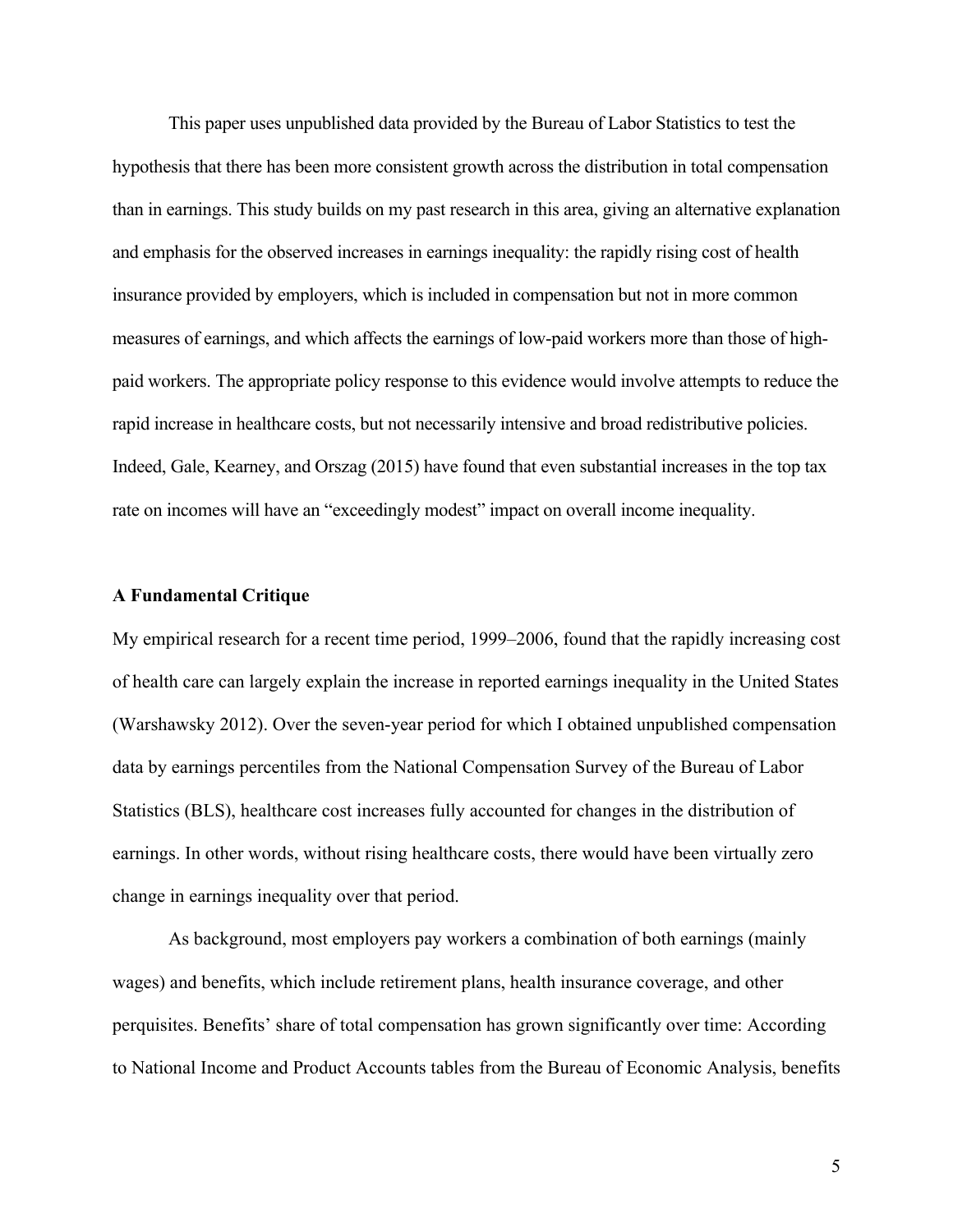in 1950 made up only 7 percent of total compensation; today, benefits make up 20 percent of compensation. Most of these benefits are not included in taxable income. Also note that these benefits became more widely distributed across income groups over the last few decades, owing, in part, to the tightening of nondiscrimination rules in the tax code that apply to employers who provide benefits to their full-time workers. For example, when pension plans were first widely established in order to get around the effect of wage controls and higher tax rates during World War II, they were primarily provided to higher-paid workers, what we now measure as the top income deciles. The subsequent tightening of the tax rules has extended the provision of benefit plans to lower earnings categories of full-time workers.

Both economic theory and empirical findings indicate a tradeoff between wages and benefits: if benefits become more expensive, wage growth will suffer. Indeed, according to exhibit 6.4 of a Kaiser Family Foundation survey (2015), employer costs for family health coverage exploded from around \$4,200 in 1999 to nearly \$12,600 in 2015. Such numbers give a reasonable explanation for why average wages have stagnated in recent years. Total compensation continued to increase, but rapidly growing healthcare costs ate away at wages and nonhealth benefits.

But not every employee is affected in the same proportion by rising healthcare costs. The dollar cost of the same health insurance coverage is similar for high- and low-paid workers, which means that health care makes up a far larger share of total compensation for low earners than for the top 1 percent. The unpublished data I obtained from the BLS National Compensation Survey show that for the lowest-paid full-time workers in 1999, health coverage made up around 6.2 percent of total compensation. These workers are at the 30th percentile of the overall wage distribution. I use the 30th percentile as the start of the earnings distribution because workers earning less than \$12,244 (the annual earnings threshold for this percentile in 2006, according to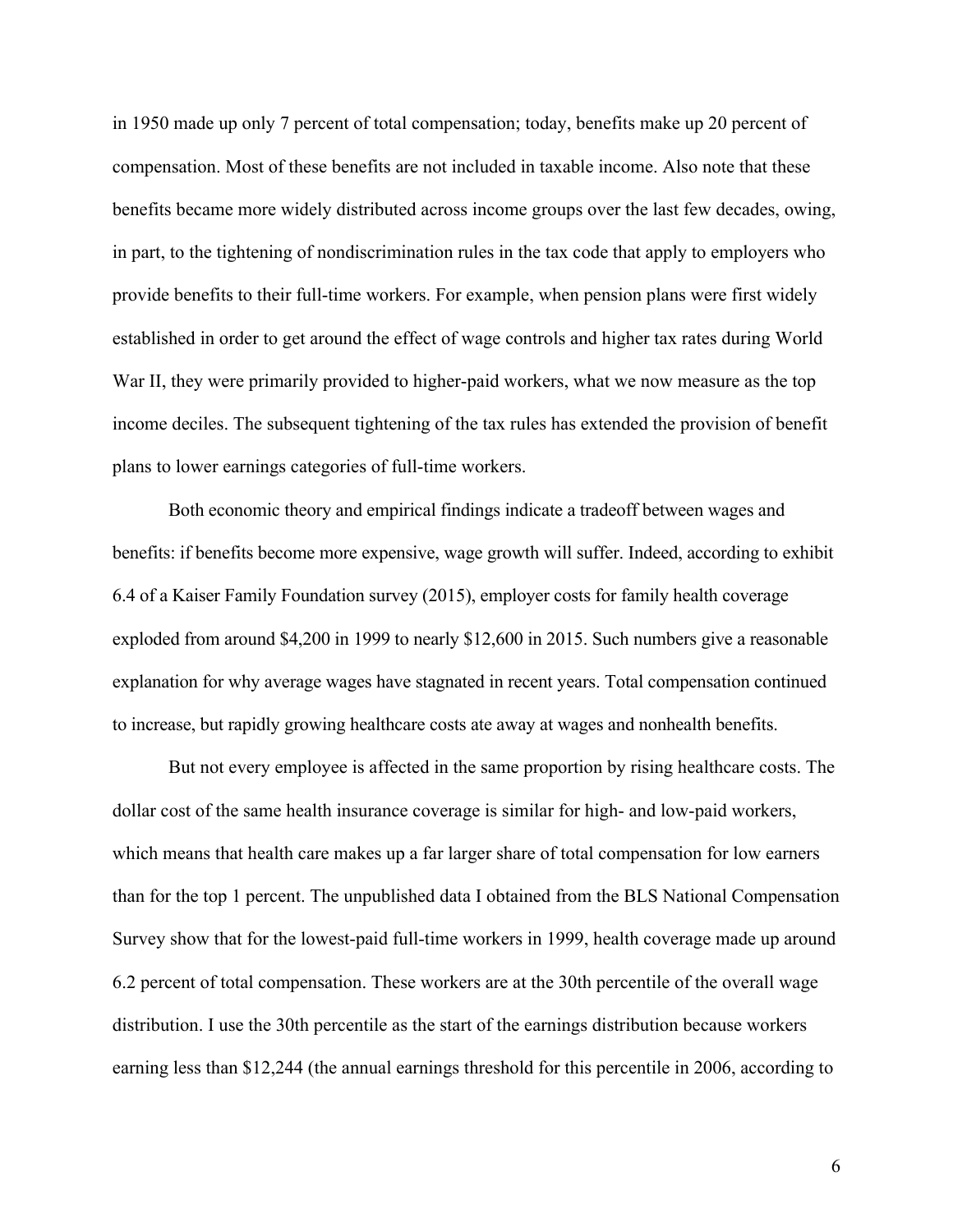Social Security data) presumably include jobs filled by many young workers still attached to their parents' homes or in college; older workers already largely, but not entirely, retired from the labor force; part-time workers whose spouses may work full-time; seasonal workers; and workers (including the disabled) somewhat dependent on government welfare programs, in particular Medicaid. In this regard, it should be recalled that eligibility for Medicaid and Medicare benefits has expanded greatly since 1990, thereby freeing employers from having to provide health insurance to many lower-paid workers (a crowding-out effect).

For middle-income workers, employer health contributions made up 7.2 percent of compensation—not because their health coverage was more generous in dollar terms, but because health coverage is more widespread in middle-class jobs. But for the top 1 percent of earners, health coverage made up just 4.0 percent of compensation.

Now consider what happens when healthcare costs increase rapidly. Though rising healthcare costs eat away at wage growth for everyone, the effects will be largest for the working and middle classes because their healthcare costs are so large relative to the rest of their compensation package.

The BLS data in table 1 show that, from 1999 through 2006, the employer cost of health insurance coverage rose from 6.2 percent to 12.2 percent of compensation for a lower-wage worker, a massive increase for a seven-year period. As a result, while total compensation for this group rose by 41 percent during 1999–2006, wages grew by only 28 percent. For a middleincome worker, the employer cost of health coverage grew from 7.2 percent to 10.4 percent of compensation. And while compensation for a middle-income worker grew by 34 percent during 1999–2006, wages grew by only 27 percent. For the top 1 percent of earners, healthcare costs grew from 4.0 percent to 4.3 percent of total compensation. Because health care is a smaller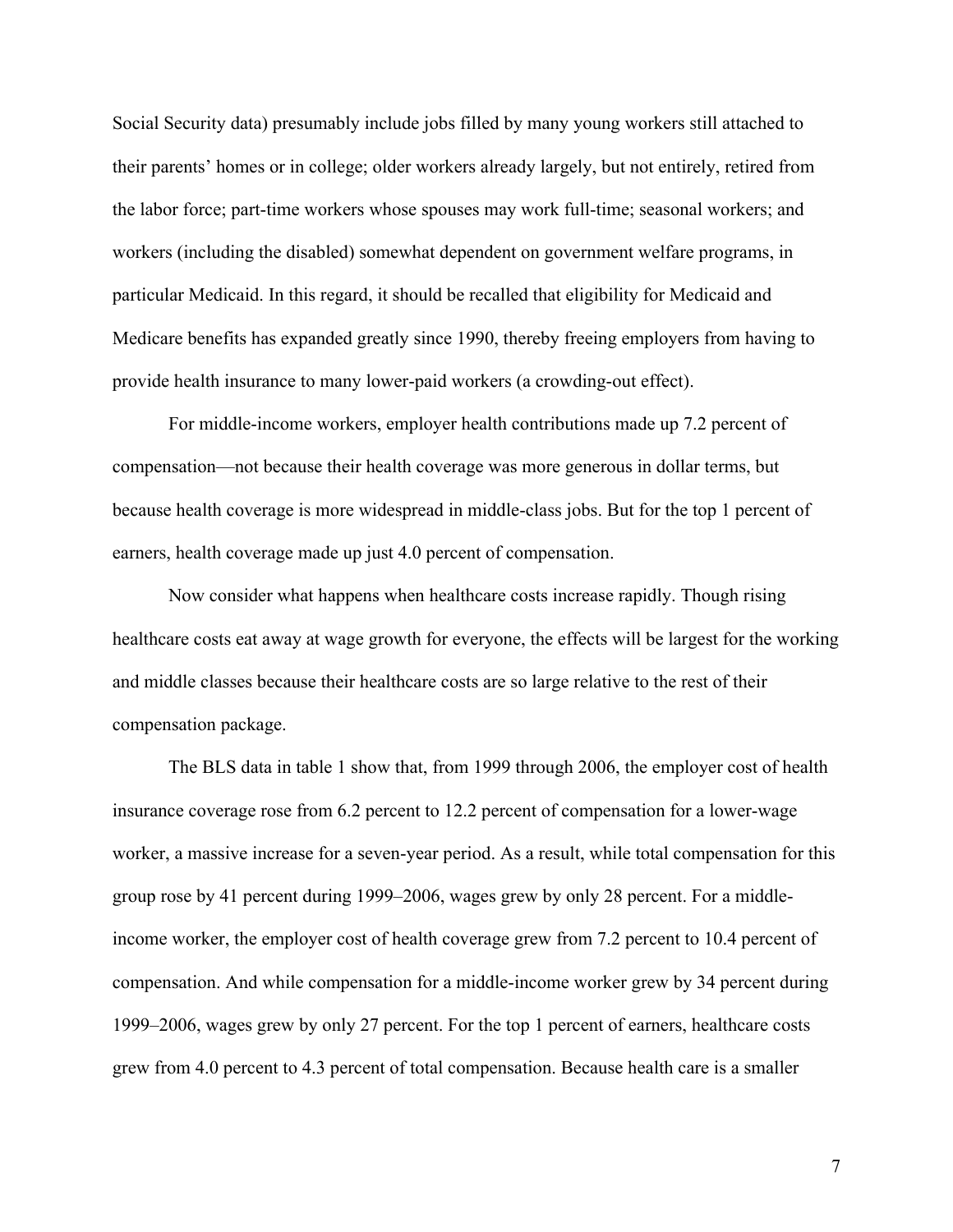share of total compensation for top earners, their earnings grew nearly as quickly as their compensation—35 percent for earnings and 36 percent for total compensation—and faster than earnings grew in the lower earnings percentiles.

| Earnings<br>percentile | Employer's cost of health coverage as<br>percentage of compensation |       | Growth, 1999-2006 |                    |
|------------------------|---------------------------------------------------------------------|-------|-------------------|--------------------|
|                        | 1999                                                                | 2006  | Earnings          | Total compensation |
| 30th                   | 6.2%                                                                | 12.2% | 28%               | 41%                |
| 40th                   | 8.0%                                                                | 9.9%  | 26%               | 28%                |
| 50th                   | 7.2%                                                                | 10.4% | 27%               | 34%                |
| 60th                   | 6.8%                                                                | 11.1% | 27%               | 36%                |
| 70th                   | 7.3%                                                                | 9.6%  | 28%               | 34%                |
| 80th                   | 6.8%                                                                | 8.5%  | 30%               | 36%                |
| 90th                   | 6.5%                                                                | 7.3%  | 31%               | 33%                |
| 95th                   | 5.5%                                                                | 7.1%  | 34%               | 38%                |
| 99th                   | 4.0%                                                                | 4.3%  | 35%               | 36%                |

**Table 1. Growth of Earnings and Total Compensation, 1999–2006**

Sources: Mark Warshawsky, *BNA Pensions and Benefits Daily*, February 3, 2012. Based on unpublished BLS National Compensation Survey data.

Note: Bottom 30 percent of jobs omitted in order to exclude college students, part-time employees, and partially retired older workers.

Total compensation—the total wages and benefits paid to employees—did not become more unequal from 1999 through 2006. In fact, total compensation grew more quickly for the lowest-paid workers than for the top 1 percent. But rising healthcare costs suppressed earnings growth much more for lower- and middle-class workers than for high earners, with the result that reported earnings inequality increased significantly. These data show that, in the absence of rapidly rising healthcare costs, earnings inequality wouldn't have budged from 1999 through 2006.<sup>1</sup>

 $1$  A Congressional Budget Office study (2011, appendix C) also incorporated healthcare costs into an analysis of income inequality. It found a smaller role for healthcare costs in driving income inequality than what I summarized above. But that study indirectly estimates health benefits for employees using household survey data, which are therefore subject to considerable error, and it uses healthcare datasets from the 1970s. By contrast, the BLS National Compensation Survey is much more current and is collected directly from employers, thus providing more reliable data.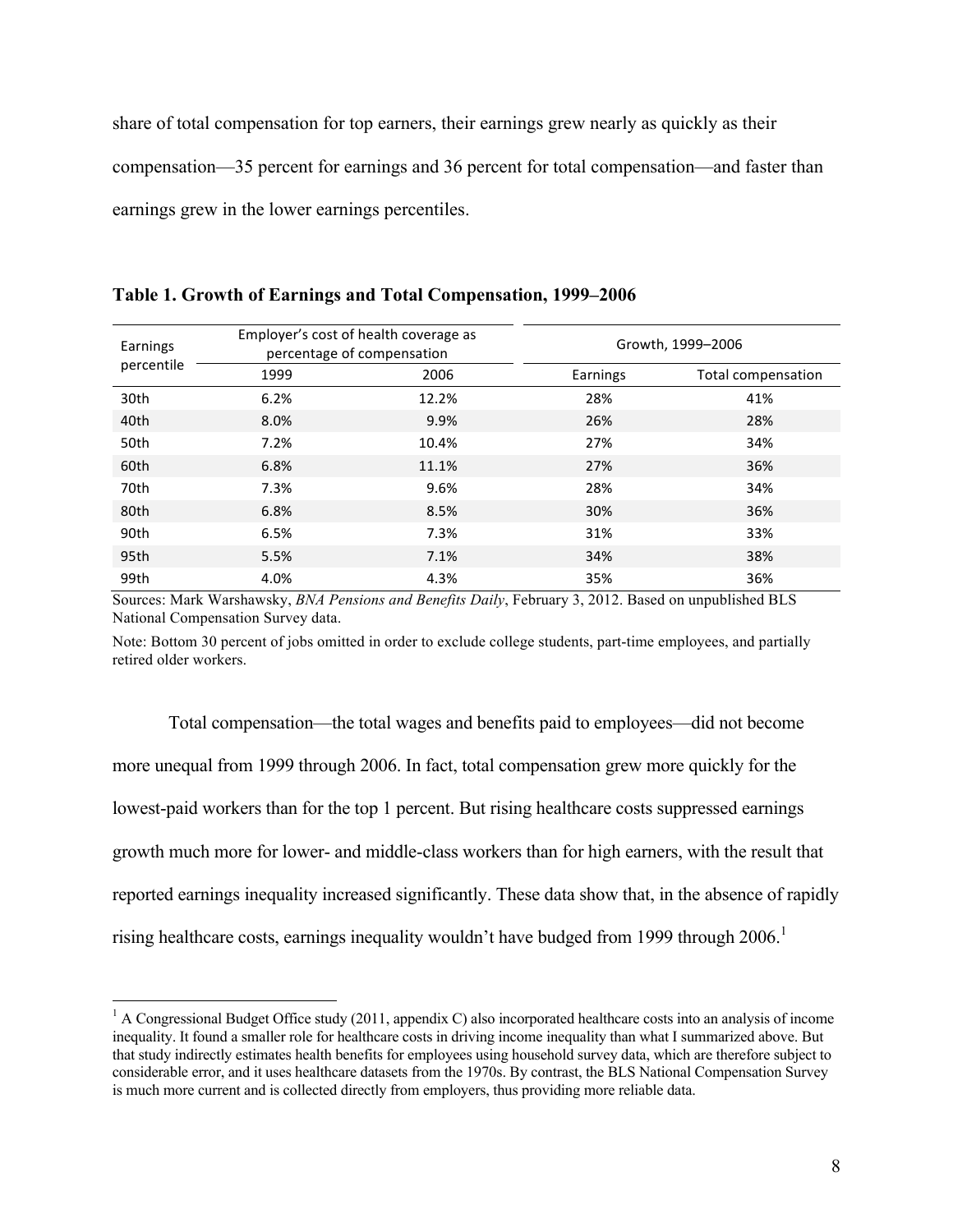If health care were producing additional value commensurate with its rising costs, these changes in the makeup of workers' compensation wouldn't matter, just as we wouldn't care much if employers paid workers somewhat lower wages but contributed more to their retirement plans. But many studies—Fisher, Bynum, and Skinner (2009) and Skinner et al. (2009) most prominent among them—suggest strongly that the extra spending in the US healthcare system is often of marginal benefit to patients. We pay more, but we often don't get more. Workers would have been better off paying less for health care and seeing higher wages on their pay stubs. And policy to reduce inequality would be better directed to reducing the rapid growth in the cost of health care than to increasing tax rates in the higher brackets.

#### **Other Studies**

Another study, done by Brookings scholars Burtless and Milusheva (2013), largely confirms the insight and empirical results of Warshawsky (2012) over a longer time period (1996– 2008) and using a different dataset. (The dataset used by Burtless and Milusheva is, however, somewhat inferior to the BLS data I used because it relies on imputations and smoothing with other data sources, whereas the BLS data are used "straight," with no need for manipulations.) These authors also explain the simple mathematics of how the distribution of earnings is directly affected by the distribution of employer health insurance contribution across earnings levels. They explain, as I did, that most employer health plans cost as much for lower-paid employees as they do for highly compensated employees. They note that when employer health insurance contributions per employee increase faster than earnings or total compensation, as has occurred consistently in the last four decades, the effect in proportional terms will be greater for low-wage workers than for high-wage workers, and thus will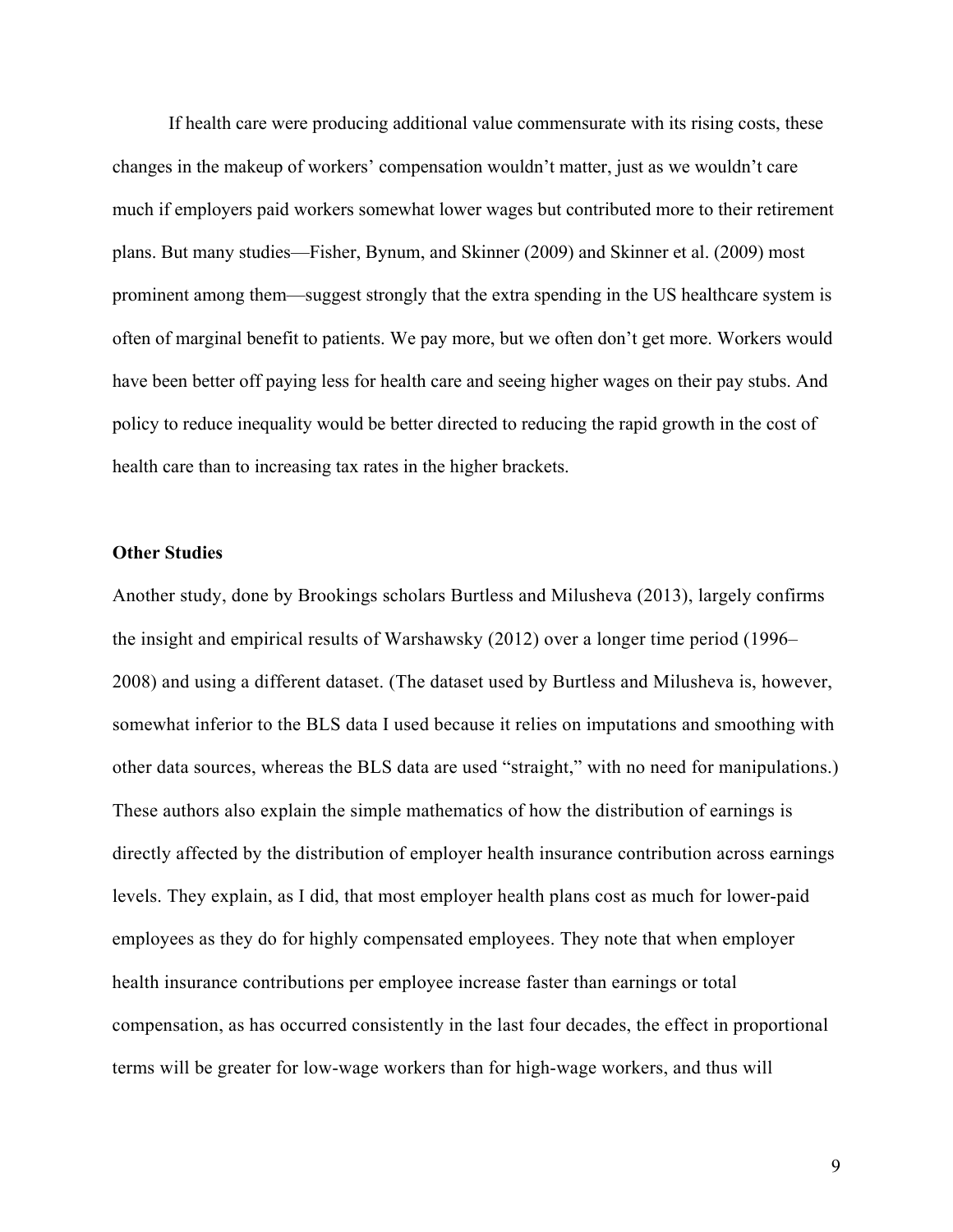contribute to the growing earnings inequality that has been observed, even while compensation inequality does not change.

In their study, Burtless and Milusheva focus their analysis on the share of earnings subject to the Social Security payroll tax, that is, below and above the taxable maximum. They use data from the Medical Expenditure Panel Survey (MEPS) in combination with other data to smooth, and imputations to match, changes in health insurance costs with earnings percentiles. They also use the data to analyze trends in employer health insurance contributions and the distribution of those costs across the earnings distribution. The authors find that employer health insurance contributions increased faster than overall compensation from 1996 to 2008. They also find that such contributions grew slightly faster among workers earning less than the Social Security taxable maximum (currently \$118,500) than they did among those earning more. Across all workers, if the employer costs of providing health insurance had increased at the same rate as overall compensation, the 2008 Social Security tax base would have been 1.7 percent larger. During the 1996–2008 time period, the percentage of earnings taxed by Social Security fell from 85.7 percent to 83.6 percent. Multiplying the 2008 share of 83.6 percent by 1.017 gives 85.0 percent; this implies that about two-thirds of the decline in the covered earnings share was due to rising employer healthcare costs and (at most) one-third was due to the standard "rich-getting-richer" explanation.<sup>2</sup>

<sup>&</sup>lt;sup>2</sup> Burtless and Milusheva present a chart that is close in concept to table 1 in this paper, showing the annual rates of growth in real wages, real employer-sponsored health insurance costs, and the sum of wages plus insurance premiums across the earnings distribution. Before employing any data smoothing but after imputations, they show a U-shaped pattern of gains in earnings, whereby wages have grown faster at the bottom (through the 15th or so percentile) and at the very top (at about the 98th and 99th percentiles) than in the middle. They say that the varying growth in employer costs of providing health insurance for workers across the earnings distribution explains a small part of the pattern of earnings gains. Yet Burtless and Milusheva do acknowledge that the earnings data in the MEPS are somewhat inaccurate and incomplete, with top-coding hiding the earnings of very high earners, and biased reporting by earnings percentiles making the ratio of health insurance to earnings too high for high earners and too low for low earners. These data problems therefore reduce—likely significantly—the accurate portrayal of the impact of increasing health insurance costs on earnings inequality.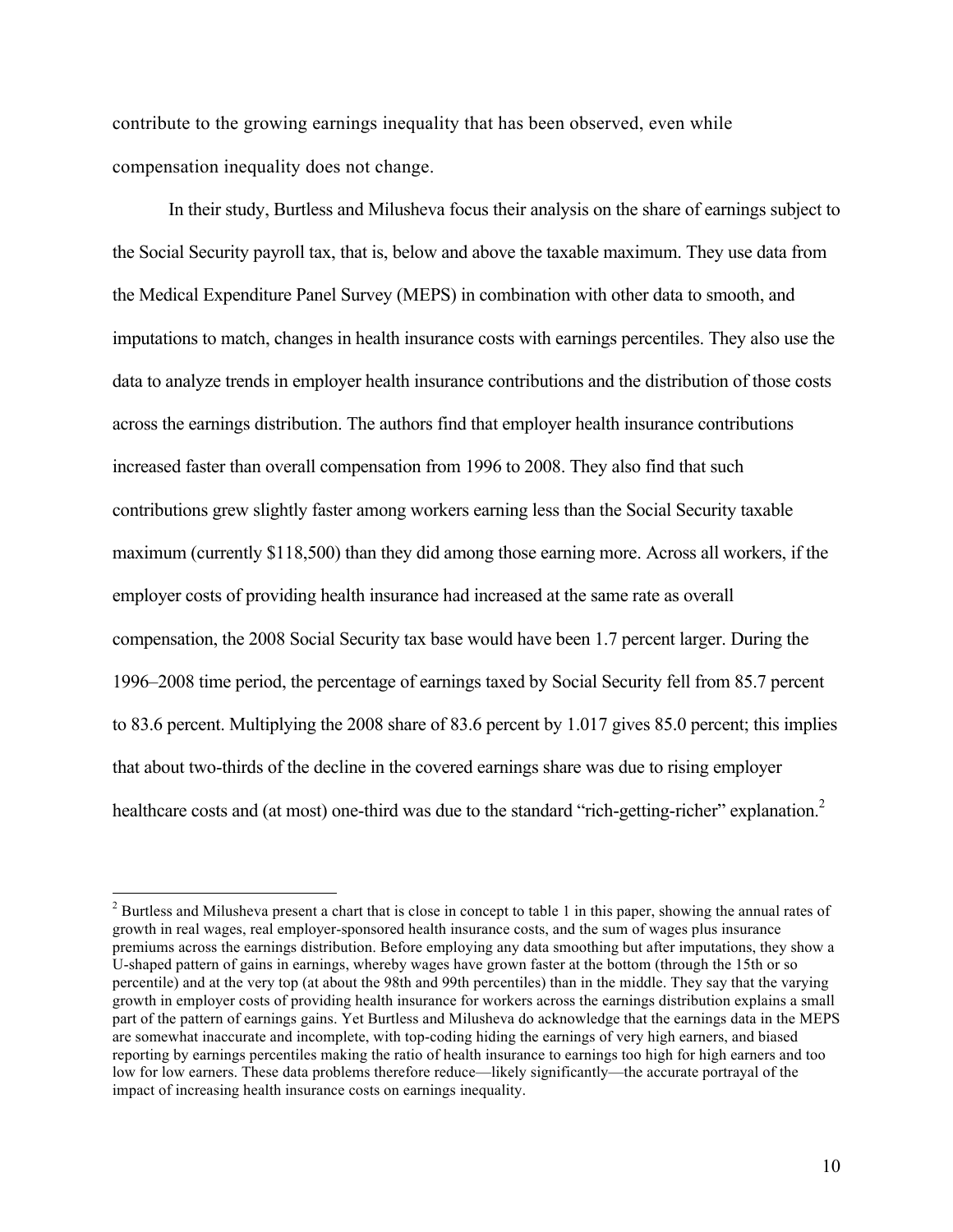Economists from the BLS have conducted research using data from the National Compensation Survey (Monaco and Pierce 2015) that is broadly similar to my work, that is, they look at trends in compensation inequality and compare them to earnings inequality. They use data from the third quarter of 2007 and the second quarter of 2014, that is, from the peak of an expansion to the middle of a fairly weak recovery. They include paid leave in benefits rather than in wages and salaries, so their measure of earnings will be quite different from what is reported in the literature for earnings based on tax and Social Security records and what I did . Usually, legally required benefits, whose cost tends to be somewhat regressive owing to program design, are excluded from the measure of benefits. This exclusion is more appropriate here because I am mainly interested in the effect of market conditions, and not legislative decisions, on relative contributions to to inequality. Monaco and Pierce calculate the percent change in real wages and total compensation at different percentiles of the wage and compensation distributions, respectively. They focus on the 10th, 50th, and 90th percentiles. The 10th percentile is likely filled mainly with part-time jobs, which do not have many benefits—not even paid leave—while the emphasis on the 90th percentile ignores the political focus on the top 1 percent.

The BLS researchers find that inequality measures that are based on total compensation are higher than measures that are based solely on wages. They also find an increase in inequality over the study period, an increase that is driven largely by a growing compensation gap between high- and low-earning occupations and by considerable intraoccupational inequality. It is difficult to know how much of their results key off the odd selection of the study period in business cycle terms (a peak to trough to recovery likely shows larger relative losses for the lower-paid than a peak to peak or trough to trough comparison), the inclusion of the lower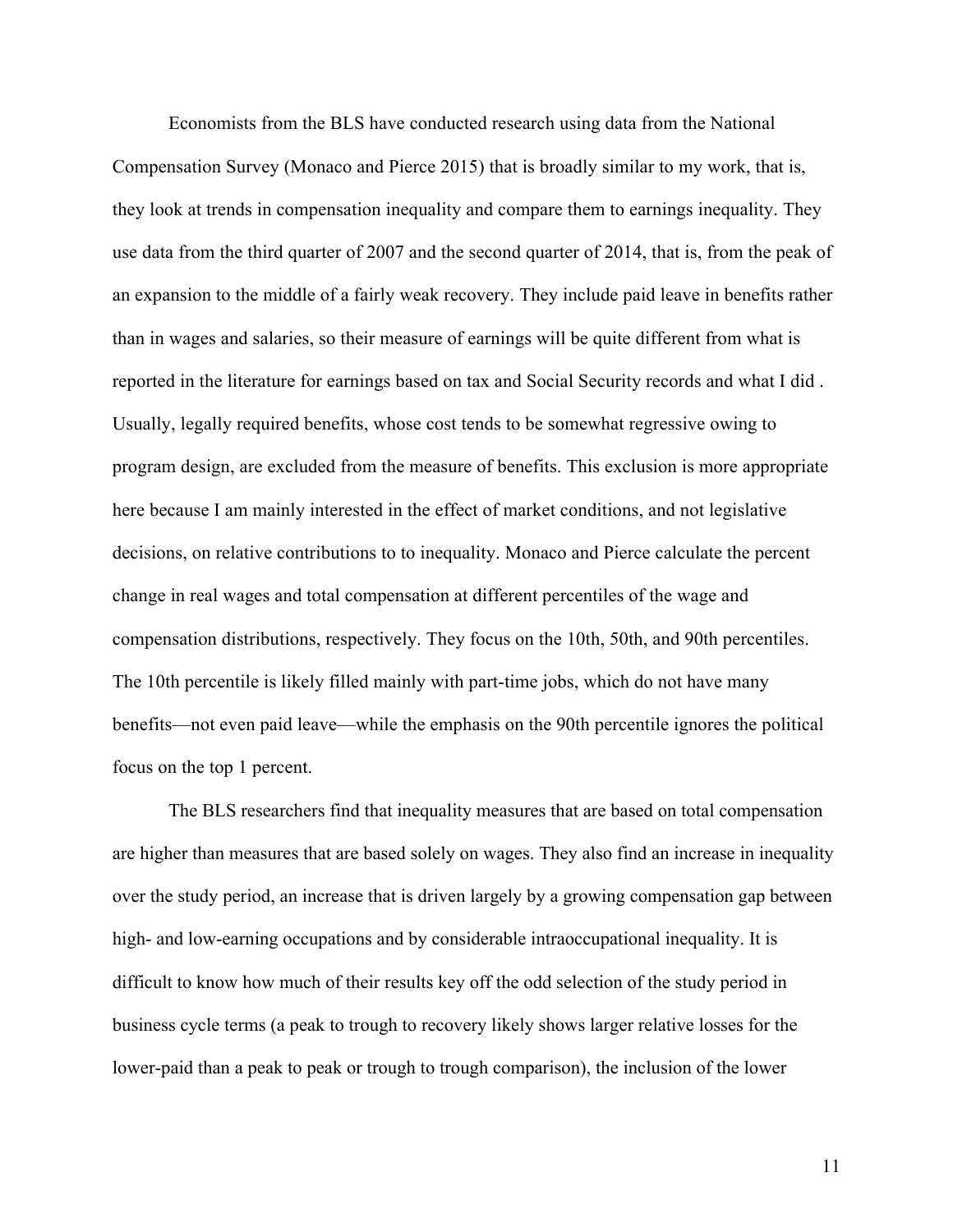percentiles (which amounts to a comparison of part-time to full-time jobs), and the inclusion of paid leave in benefits (which is not how earnings are usually defined).

Using Social Security records for workers ages 25 to 60 who are in commerce and industry and who earn at least a quarter of the annual minimum wage, Kopczuk, Saez, and Song (2010) find that wage inequality has increased over time. In particular, they calculate that the wage share of the top percentile (earnings above \$236,000 in 2004) increased from 6.45 percent in 1978 to 7.53 percent in 1983, 12.42 percent in 1999, and 12.99 percent in 2000, before falling back to 12.38 percent in 2004, the last year of their analysis. (The April 1991 to March 2001 period was the longest economic expansion in American history and a time of rapidly increasing stock prices, which produced higher, but volatile, wages to well-paid workers in the form of stock grants and option exercises.) Using a somewhat different definition of relevant working population, Piketty and Saez (2003, using updated tables and figures from 2015, table B5) report that the top wage share was 13.23 percent in 2000, 12.35 percent in 2004, 13.55 percent in 2007 (the business cycle peak), 11.96 percent in 2009 (the trough), and 12.92 percent in 2011. In other words, according to Social Security earnings data, earnings inequality has not changed much in the last decade or so.

Using IRS tax data and based on tax-paying units, Piketty and Saez (2003, using updated tables and figures from 2015) find that the share of total wages going to the top decile increased from 25.67 percent in 1970 to 29.09 percent in 1983, 35.18 percent in 1999, 35.46 percent in 2000, 35.63 percent in 2007, and 34.87 percent in 2011. Again, there is no increase in wage inequality in the last decade or so. The increase in wage share over the longer time period, according to Piketty and Saez' data, is largely concentrated at the top of the decile. The 90th to the 95th percentiles had almost no increase, the 95th to 99th percentiles only a relatively small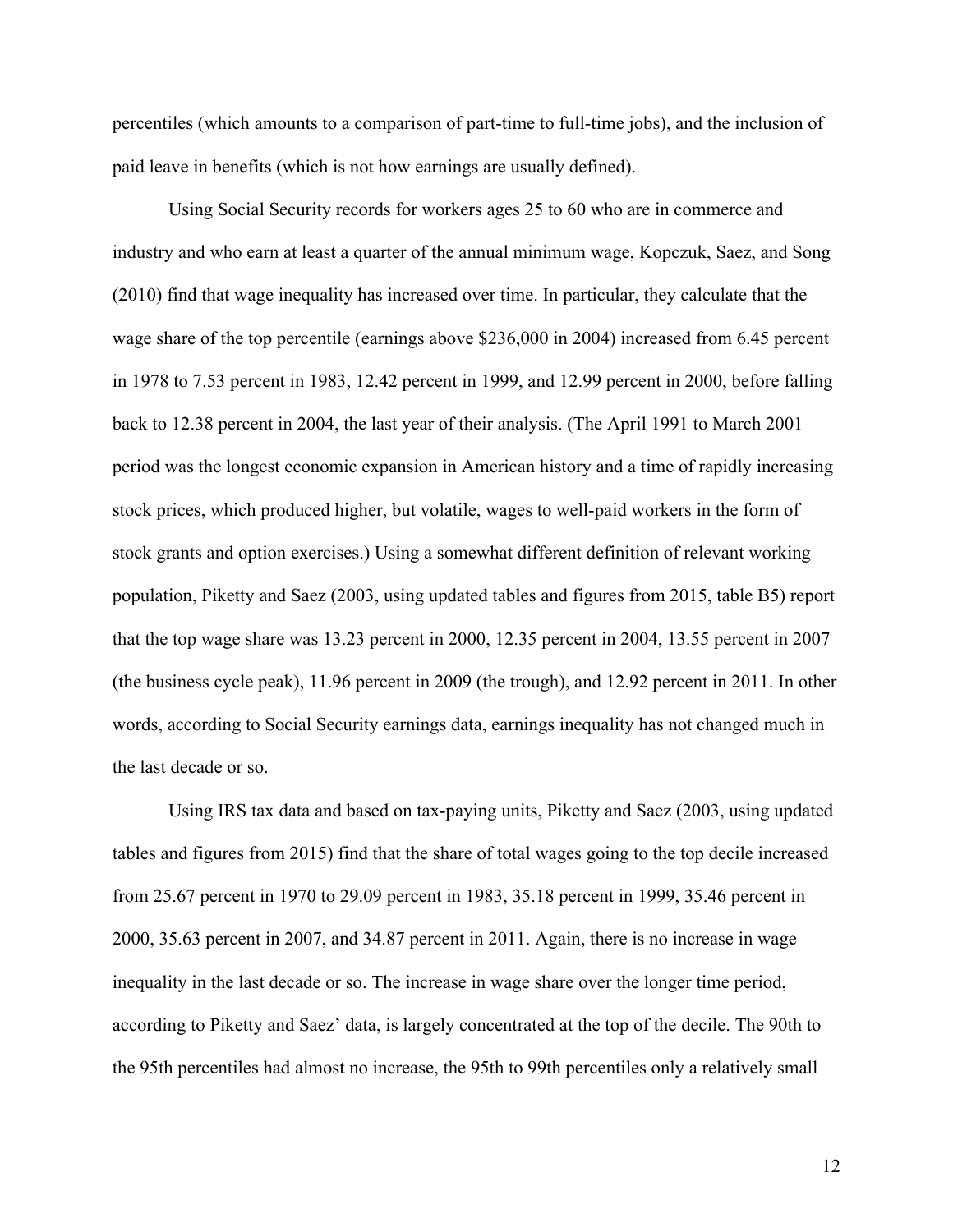increase, but there were large increases at the top percentile and upper fractiles from 1970 onwards and in particular in the late 1990s.

#### **New Empirical Evidence**

Following up on the interest generated by my earlier research (Warshawsky 2012), I requested a longer time series of the unpublished BLS data described above, in particular, data by earnings deciles and upper percentiles for the time period from March 1990 to March 2014. It is worth emphasizing the advantages of this data set: Information comes from employer responses to a long-standing government survey conducted by a respected nonpartisan agency, with no need for imputations, data matching, or dependency on sometimes inaccurate household responses. Although the data for a particular year and percentile can be thin because of small sample sizes, analysis over longer time periods should dissipate the impact of this thinness.

The BLS's Office of Compensation Levels and Trends conducts the National Compensation Survey, which provides quarterly changes in employer costs (Employment Cost Index), quarterly employer costs levels (Employer Costs for Employee Compensation, or ECEC), and the incidence and provisions of employee benefits. (See William Wiatrowski [2000] for a full explanation of the survey.) For my follow-up research, I received unpublished BLS data from the March ECEC. The ECEC shows the employers' average hourly cost for total compensation and its components. It uses current weights to reflect the composition of today's labor force, and it provides cost data both in dollar amounts and as percentages of compensation. The survey covers private industry and state and local government workers from establishments of all sizes; it excludes federal government, military, agricultural and private household workers. Jobs within an establishment are sampled through a probability selection, proportional to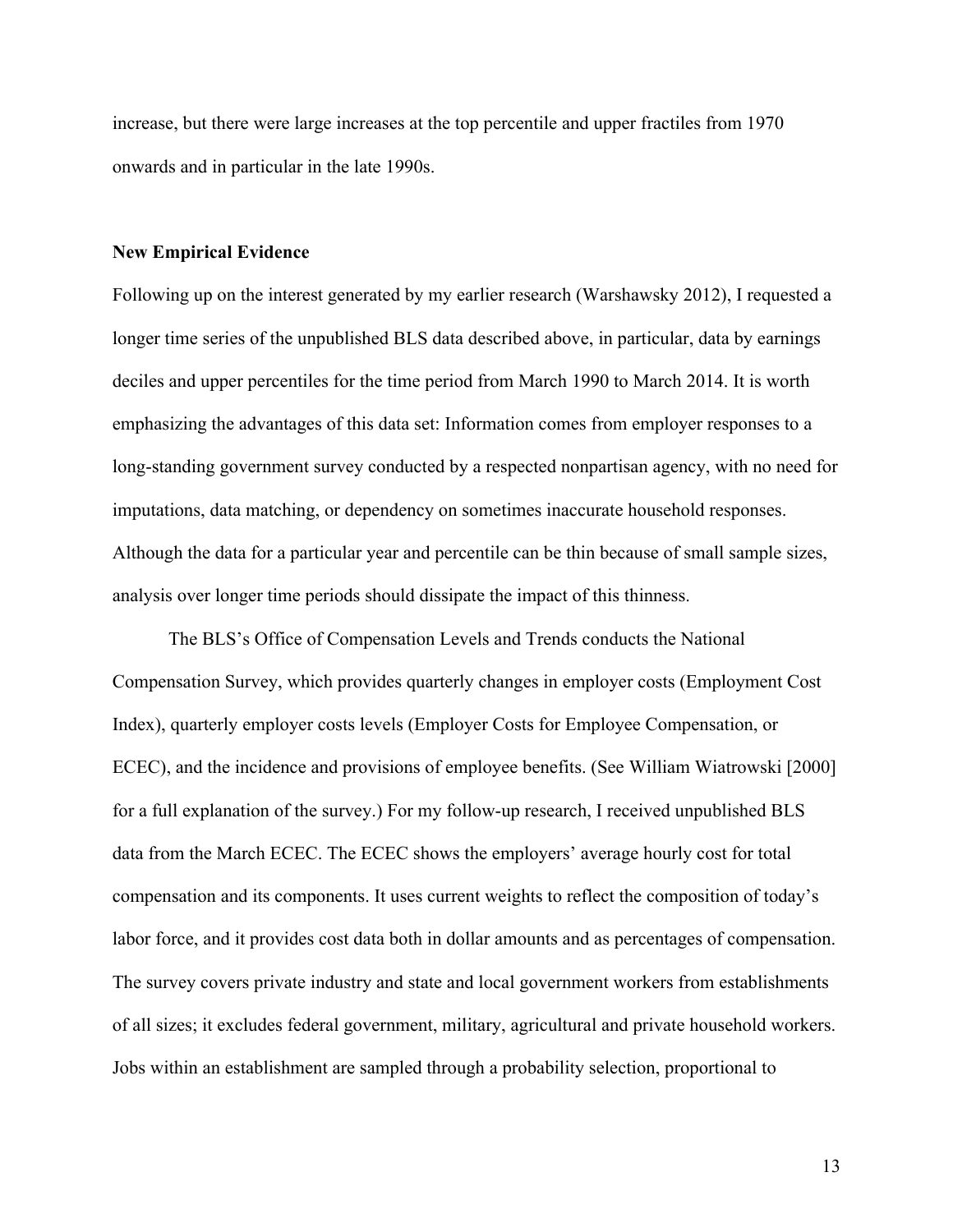employment in that job. Both part-time and full-time jobs are covered. Compensation is broken out by wages and salaries, paid leave, supplemental pay (including overtime and premium pay, shift differentials, and nonproduction bonuses but excluding stock grants and exercises of stock options), insurance (mainly health), retirement and savings, and legally required benefits (such as Social Security).

Before we examine these data to identify trends in compensation inequality, however, we should first review the available data on broad, economy-wide trends in labor compensation and, in particular, the employer cost of health insurance benefits. For these data, I looked at the published ECEC data and BLS data on participation in medical care plans.

|                           | 1991  |        | 2014  |        |
|---------------------------|-------|--------|-------|--------|
|                           | \$    | %      | \$    | %      |
| <b>Earnings</b>           | 13.30 | 80.8   | 24.99 | 78.2   |
| Wages                     | 11.81 | 71.8   | 21.96 | 68.8   |
| Paid leave                | 1.16  | 7.0    | 2.25  | 7.0    |
| Supplemental              | 0.33  | 2.0    | 0.78  | 2.4    |
| <b>Benefits</b>           | 3.16  | 19.2   | 6.94  | 21.8   |
| Health insurance          | 1.01  | 6.1    | 2.75  | 8.6    |
| Retirement                | 0.65  | 4.0    | 1.60  | 5.0    |
| DB (pension)              | 0.57  | 3.5    | 0.98  | 3.1    |
| DC (savings)              | 0.08  | 0.5    | 0.62  | 1.9    |
| Legally required          | 1.39  | 8.4    | 2.46  | 7.8    |
| Other                     | 0.10  | 0.7    | 0.13  | 0.4    |
| <b>Total compensation</b> | 16.45 | 100.00 | 31.93 | 100.00 |

**Table 2. Employer Costs per Hour for Employee Compensation and Costs as a Percentage of Total Compensation, March 1991 and March 2014**

Note:  $DB =$  defined benefit,  $DC =$  defined contribution.

Source: Bureau of Labor Statistics, Employer Costs for Employee Compensation.

As seen in table 2, hourly earnings reported by the BLS—composed of wages, paid leave, and supplemental pay—increased, on average, across the civilian population from \$13.30 in 1991 to \$24.99 in 2014, an increase of 88 percent. But hourly compensation, which also includes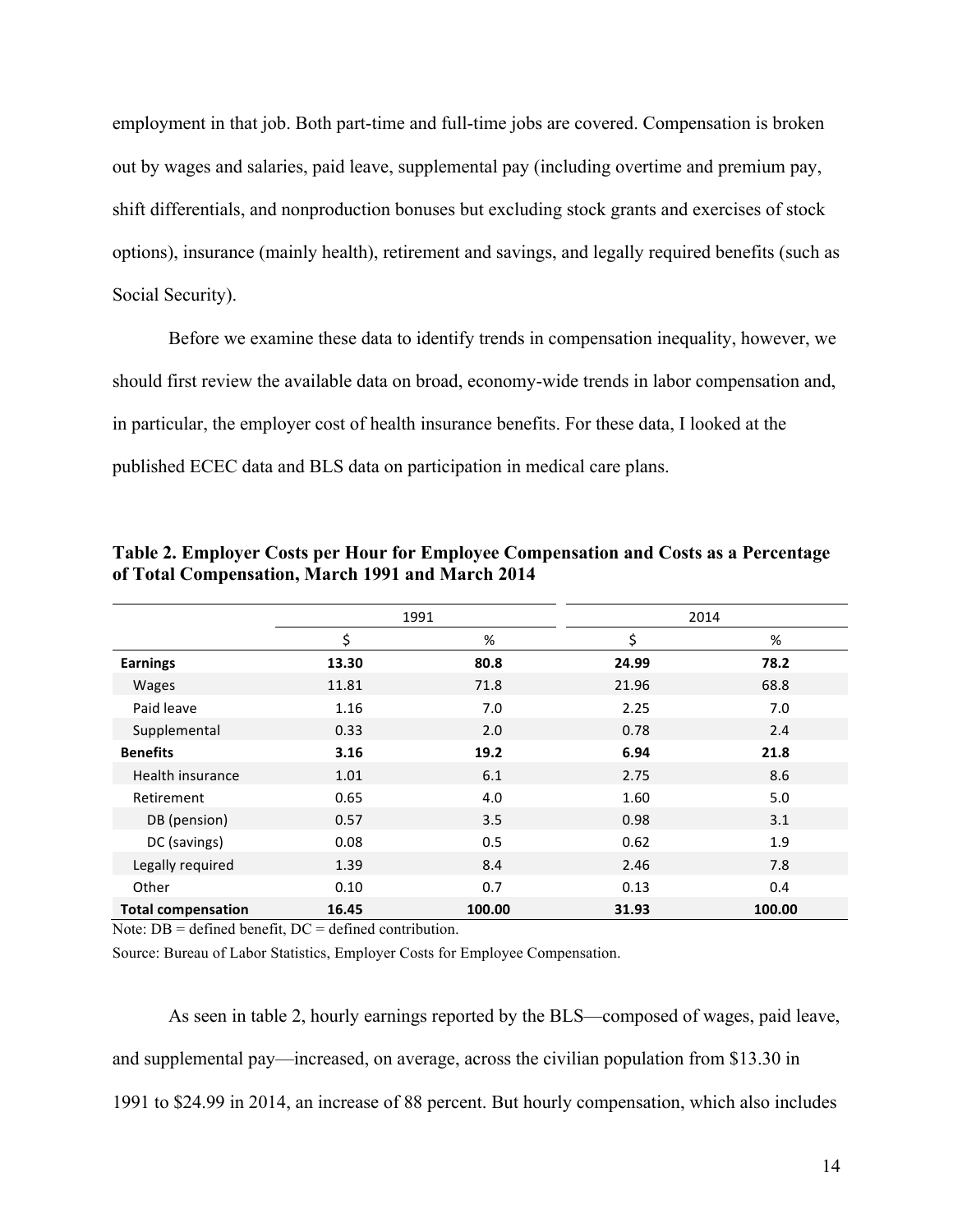the cost of benefits, increased more quickly, from \$16.45 in 1991 to \$31.93 in 2014, a 94 percent increase. This growth differential is explained mainly by the fact that the cost of benefits increased at a faster pace than total compensation; the employer cost for health insurance in particular increased from \$1.01 an hour to \$2.75 an hour, or 172 percent! As a share of compensation, the employer cost for health insurance rose from 6.1 percent to 8.6 percent, a noticeable increase. Retirement costs also increased more rapidly than wages, but this category is somewhat volatile in that the defined benefit portion for the private industry sector is related to plan funding, regardless of benefit accruals, that is, it depends mainly on fund asset values and interest rates (inverse to the plan liability). The share devoted to legally required benefits, which we will ignore below in our inequality analysis, declined due to contained workers' compensation costs.

According to data gleaned from various BLS publications on employee benefits, there was some decline in participation by full-time employees in employer-provided medical care plans over this period. (Note: medical care is a somewhat narrower concept than health care, so the following statistics somewhat understate participation in healthcare plans, whose cost is measured in the ECEC.) In 1990, 83 percent of full-time workers at medium-and large-size private establishments participated in a medical plan. In 1992, 71 percent of full-time workers at small-size private establishments participated. For state and local governments, 90 percent of full-time workers participated in a medical plan at that time. By 2014, only 63 percent of fulltime workers in all private industry participated in medical care plans, while for state and local governments, the participation rate was 83 percent. This trend toward lower participation may have some impact on compensation inequality to the extent that the lower participation rate is experienced more, either by choice or policy, by lower-paid full-time workers. However, using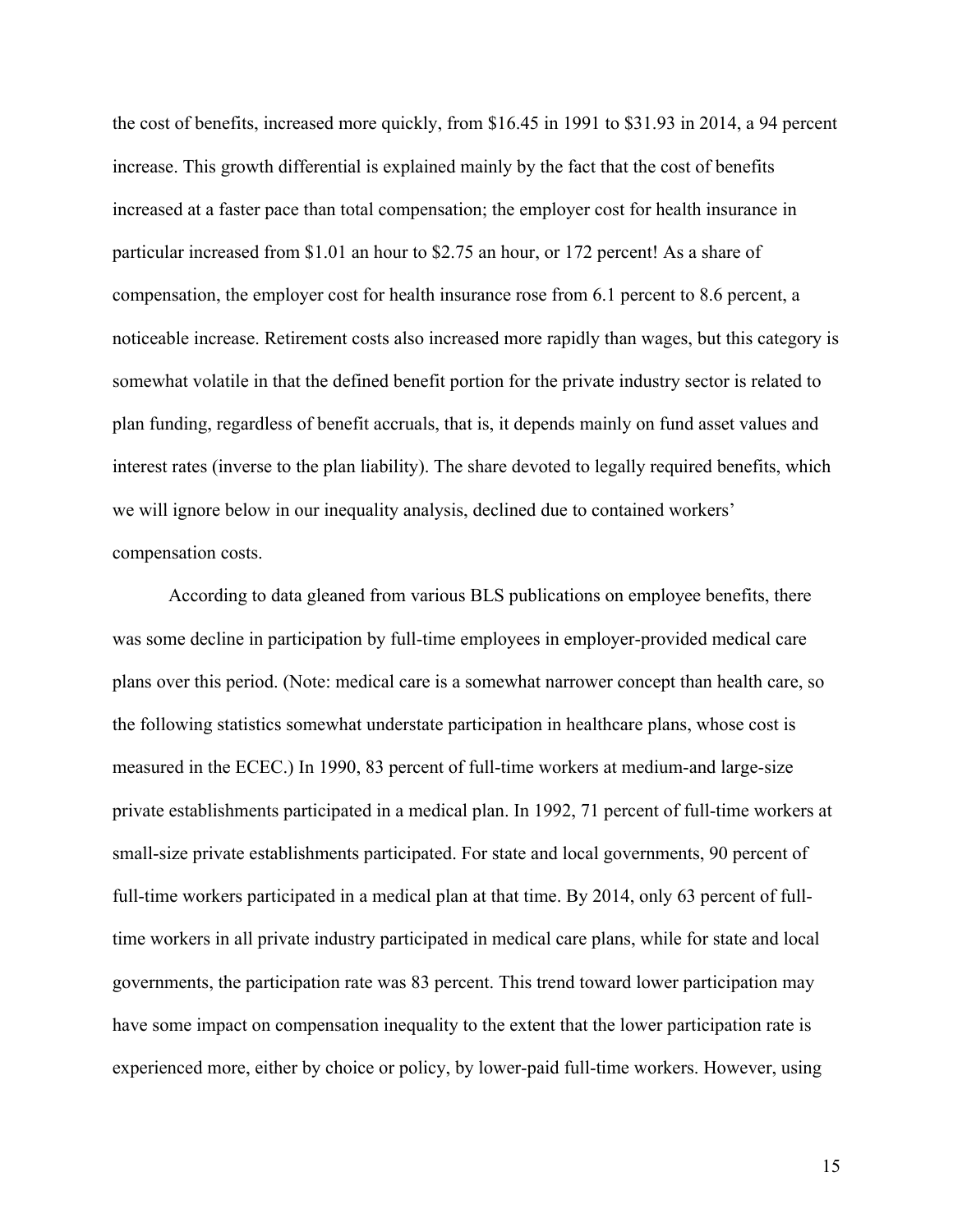BLS ECEC data, Brooks Pierce (2010) finds that over a shorter horizon—that is, from 1997 to

2007—participation in healthcare benefits remained at 79 percent.

I start my new empirical analysis by reporting on the same time period as that of the

Brookings study described above, that is, 1996 to 2008 (table 3).

### **Table 3. Earnings, Compensation, and Employer Cost of Health Insurance, 1996 and 2008**

| Earnings<br>percentile | Total hourly earnings | <b>Total hourly</b><br>compensation | Cost of health<br>insurance per hour<br>worked | Health share of<br>compensation |
|------------------------|-----------------------|-------------------------------------|------------------------------------------------|---------------------------------|
| 1996                   |                       |                                     |                                                |                                 |
| 30th                   | \$8.28                | \$9.14                              | \$0.67                                         | 7.33%                           |
| 40th                   | \$9.87                | \$11.16                             | \$0.93                                         | 8.33%                           |
| 50th                   | \$11.92               | \$13.83                             | \$1.32                                         | 9.54%                           |
| 60th                   | \$14.01               | \$15.92                             | \$1.30                                         | 8.17%                           |
| 70th                   | \$17.06               | \$19.55                             | \$1.53                                         | 7.83%                           |
| 80th                   | \$21.15               | \$24.19                             | \$1.76                                         | 7.28%                           |
| 90th                   | \$27.36               | \$31.40                             | \$2.26                                         | 7.20%                           |
| 95th                   | \$34.51               | \$39.34                             | \$2.35                                         | 5.97%                           |
| 99th                   | \$49.88               | \$55.83                             | \$2.38                                         | 4.26%                           |
| 2008                   |                       |                                     |                                                |                                 |
| 30th                   | \$12.05               | \$13.90                             | \$1.47                                         | 10.58%                          |
| 40th                   | \$14.46               | \$17.21                             | \$2.03                                         | 11.80%                          |
| 50th                   | \$17.03               | \$20.23                             | \$2.28                                         | 11.27%                          |
| 60th                   | \$20.41               | \$23.93                             | \$2.53                                         | 10.57%                          |
| 70th                   | \$25.05               | \$29.95                             | \$3.15                                         | 10.52%                          |
| 80th                   | \$31.66               | \$37.42                             | \$3.43                                         | 9.17%                           |
| 90th                   | \$41.82               | \$49.22                             | \$3.96                                         | 8.05%                           |
| 95th                   | \$52.34               | \$61.36                             | \$4.70                                         | 7.66%                           |
| 99th                   | \$76.03               | \$85.79                             | \$4.44                                         | 5.18%                           |

# **A. Employer Costs per Hour Worked for Employee Compensation, Selected Components: Civilian Workers by Selected Earnings Percentiles, March 1996 and March 2008**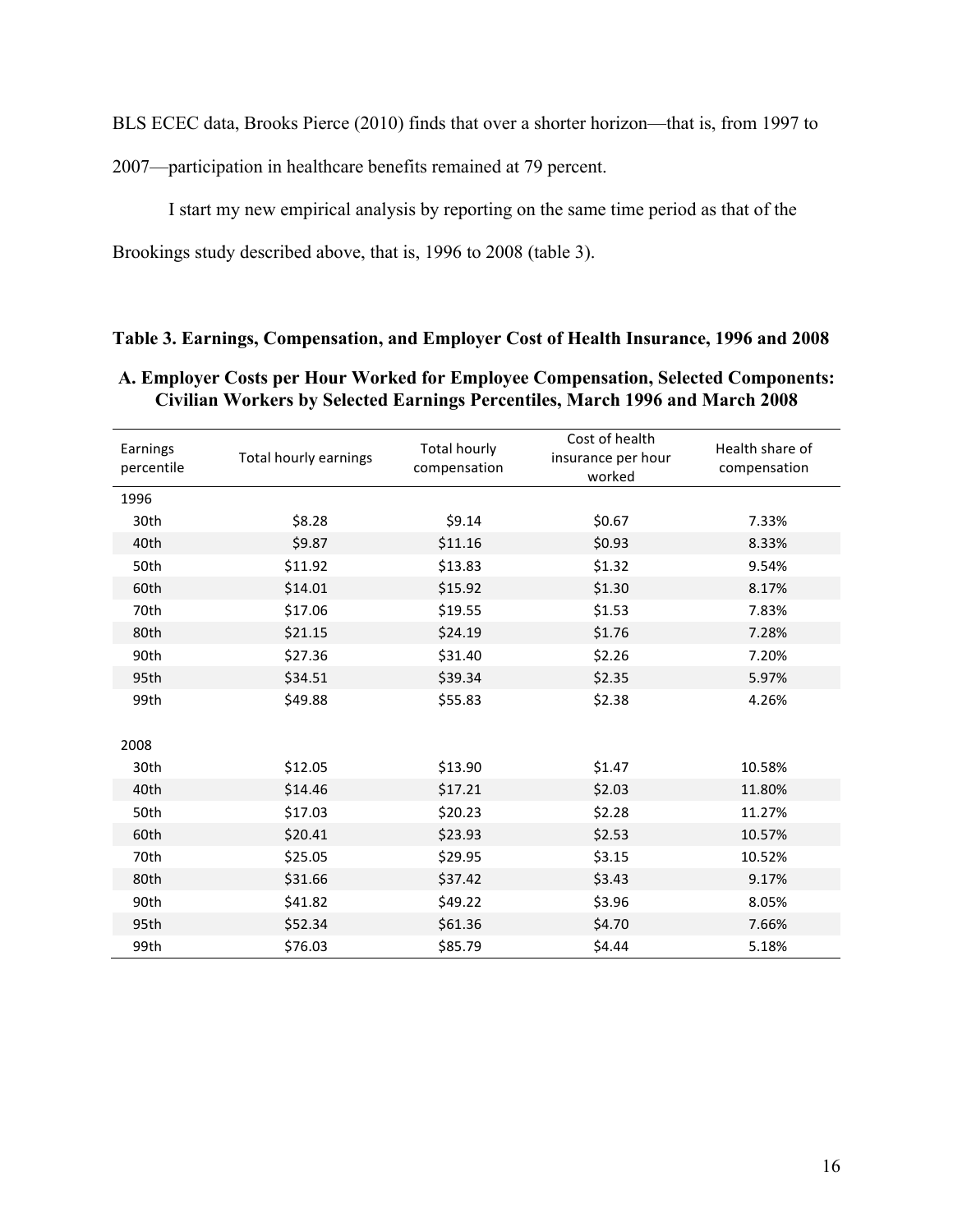| Earnings percentile | Earnings | Total compensation |
|---------------------|----------|--------------------|
| 30th                | 45.53%   | 52.08%             |
| 40th                | 46.50%   | 54.21%             |
| 50th                | 42.87%   | 46.28%             |
| 60th                | 45.68%   | 50.31%             |
| 70th                | 46.83%   | 53.20%             |
| 80th                | 49.69%   | 54.69%             |
| 90th                | 52.85%   | 56.75%             |
| 95th                | 51.67%   | 55.97%             |
| 99th                | 52.43%   | 53.66%             |

#### **B. Growth of Earnings and Compensation, 1996–2008**

Source: Author's calculations based on unpublished data from the Bureau of Labor Statistics. Note: Bottom 30 percent of jobs omitted in order to exclude college students, part-time employees and partially retired older workers.

Here we see what the Brookings scholars saw. The health share of compensation has increased dramatically over the period for all groups, but particularly for the lower-earnings percentiles. Growth in compensation is fairly evenly spread across all percentiles, at around 53 percent, but growth in earnings—which is what is typically measured in surveys and government statistics—is more uneven, increasing around 52 percent in the upper percentiles, but around 45 percent in the lower percentiles. This is a strong, clear, and clean finding—across a period that included overall strong economic growth, a recession, and then moderate economic growth—of no increase in compensation inequality but an increase in earnings inequality because of rapid increases in healthcare costs.

Next, let's expand the period of analysis to start at 1992 and to end at 2010, both occurring one year after recession troughs (table 4).

We see that healthcare costs grew as a share of compensation for all deciles and upper percentiles between 1992 and 2010, but particularly for the lower deciles: by 4 percentage points for the 30th decile versus 1 percentage point for the top 1 percent of earners. In terms of rates of growth for earnings, we see the familiar pattern of a higher rate of growth for the higher earners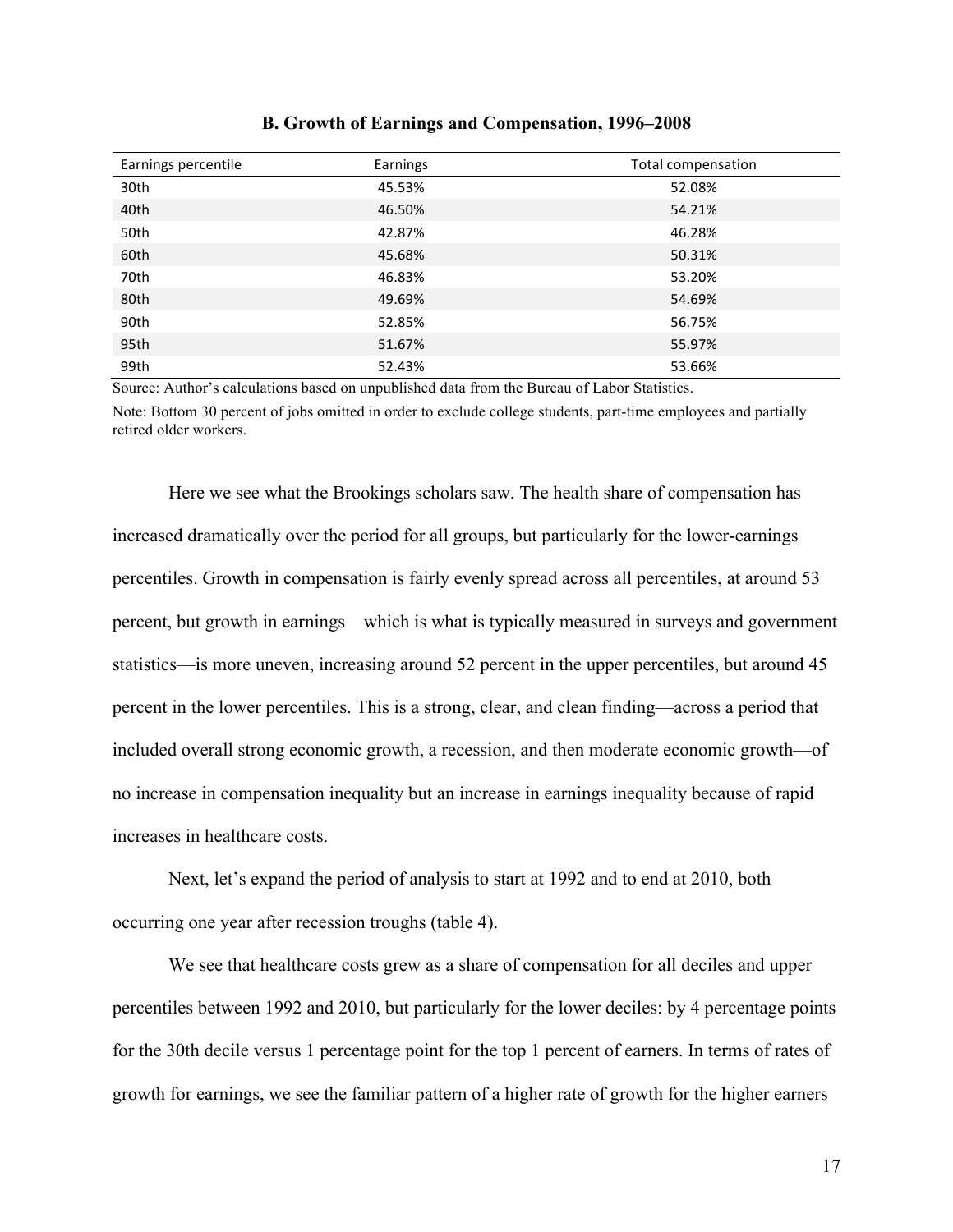than the lower earners—about 80 percent versus about 60 percent. This pattern is also found for compensation growth but to a much smaller extent, about 82 percent versus about 70 percent. So our hypothesis is still confirmed over a longer time period, if a bit more modestly: inequality in compensation has increased less than in earnings because the rate of growth in the cost of employer-provided health insurance has grown so much more rapidly than overall earnings and compensation.

# **Table 4. Earnings, Compensation, and Employer Cost of Health Insurance, 1992 and 2010 A. Employer Costs per Hour Worked for Employee Compensation, Selected Components:**

**Civilian Workers by Selected Earnings Percentiles, March 1992 and March 2010**

| Earnings<br>percentile | <b>Total hourly</b><br>earnings | <b>Total hourly</b><br>compensation | Cost of health<br>insurance per hour<br>worked | Health share of<br>compensation |
|------------------------|---------------------------------|-------------------------------------|------------------------------------------------|---------------------------------|
| 1992                   |                                 |                                     |                                                |                                 |
| 30th                   | \$7.82                          | \$8.69                              | \$0.66                                         | 7.59%                           |
| 40th                   | \$9.51                          | \$10.83                             | \$0.97                                         | 8.96%                           |
| 50th                   | \$11.08                         | \$12.63                             | \$1.11                                         | 8.79%                           |
| 60th                   | \$13.12                         | \$14.96                             | \$1.22                                         | 8.16%                           |
| 70th                   | \$15.80                         | \$17.79                             | \$1.34                                         | 7.53%                           |
| 80th                   | \$19.39                         | \$22.37                             | \$1.75                                         | 7.82%                           |
| 90th                   | \$24.75                         | \$28.57                             | \$2.03                                         | 7.11%                           |
| 95th                   | \$30.42                         | \$35.25                             | \$2.35                                         | 6.67%                           |
| 99th                   | \$43.51                         | \$48.62                             | \$2.17                                         | 4.46%                           |
| 2010                   |                                 |                                     |                                                |                                 |
| 30th                   | \$12.55                         | \$14.71                             | \$1.71                                         | 11.62%                          |
| 40th                   | \$15.02                         | \$17.67                             | \$1.99                                         | 11.26%                          |
| 50th                   | \$17.69                         | \$20.90                             | \$2.38                                         | 11.39%                          |
| 60th                   | \$21.38                         | \$25.52                             | \$2.95                                         | 11.56%                          |
| 70th                   | \$26.19                         | \$31.14                             | \$3.32                                         | 10.66%                          |
| 80th                   | \$33.24                         | \$39.93                             | \$4.02                                         | 10.07%                          |
| 90th                   | \$43.57                         | \$52.03                             | \$4.50                                         | 8.65%                           |
| 95th                   | \$55.21                         | \$65.01                             | \$5.14                                         | 7.91%                           |
| 99th                   | \$77.62                         | \$88.46                             | \$5.07                                         | 5.73%                           |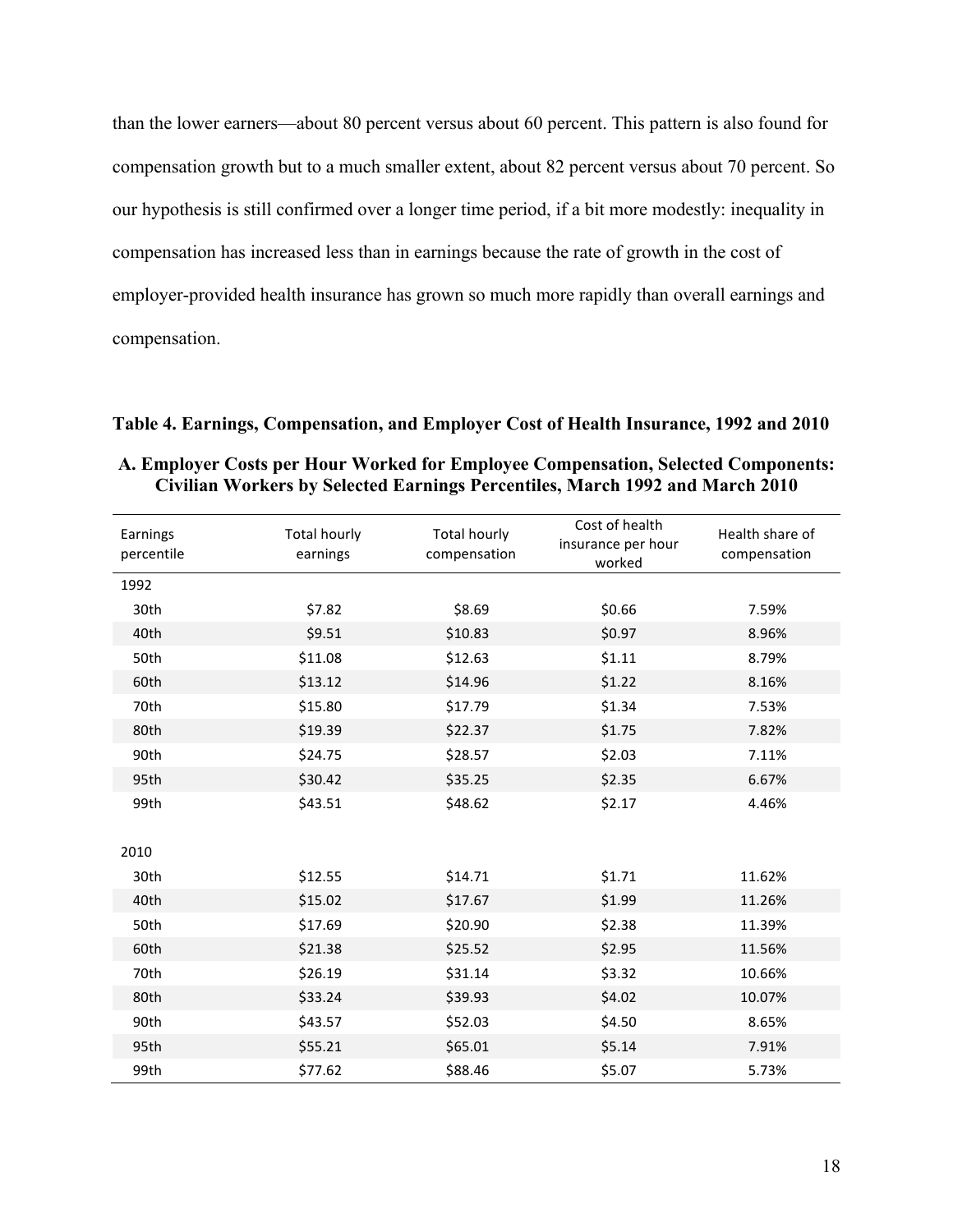| Earnings percentile | Earnings growth | Compensation growth |
|---------------------|-----------------|---------------------|
| 30th                | 60.49%          | 69.28%              |
| 40th                | 57.94%          | 63.16%              |
| 50th                | 59.66%          | 65.48%              |
| 60th                | 62.96%          | 70.59%              |
| 70th                | 65.76%          | 75.04%              |
| 80th                | 71.43%          | 78.50%              |
| 90th                | 76.04%          | 82.11%              |
| 95th                | 81.49%          | 84.43%              |
| 99th                | 78.40%          | 81.94%              |

#### **B. Growth of Earnings and Compensation, 1992–2010**

Source: Author's calculations based on unpublished data from the Bureau of Labor Statistics. Note: Bottom 30 percent of jobs omitted in order to exclude college students, part-time employees and partially retired older workers.

To further analyze the influence of the cost share of health care and of business cycles on earnings growth by decile and upper percentiles, I estimated a simple regression equation over the period 1990 to 2014, based on all the BLS data made available to me. The independent variables are the share of health care in compensation, by decile and upper percentile and by year, and the national unemployment rate by year, lagged one year, both in percentage terms. (The state of the labor market should affect earnings equally across deciles, with a short lag.) A constant term is also added. The dependent variable is the annual rate of growth of earnings for each decile and upper percentiles and each year. The results are shown in table 5.

The expectation going into the exercise is that the coefficient on the health share variable should be negative and statistically significant, in line with the theory and results explained above, and the coefficient on the unemployment rate should be negative and statistically significant, because a weak labor market reduces all wages. These expectations are met exactly in the actual regression results shown in table 5; the estimation itself has a decent degree of explanatory power  $(R^2)$ , given that it is panel data. For every one percentage point increase in the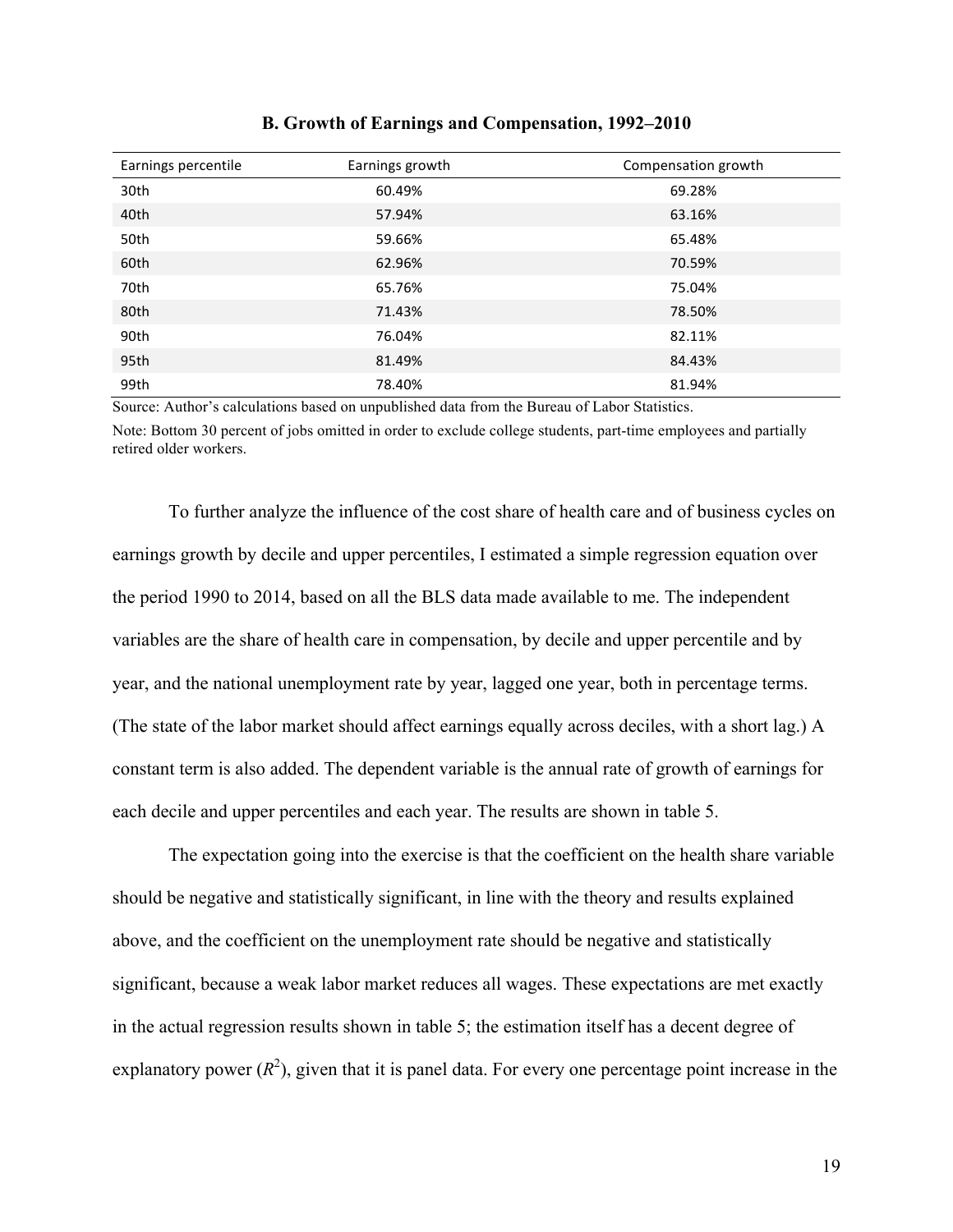healthcare cost's share of compensation, the annual rate of growth in earnings for that decile or upper percentile declines by 0.23 percentage points. So for the 30th percentile worker, annual earnings growth is almost one percentage point lower because of the rapid growth in healthcare costs, but only a quarter percentage point lower for the top 1 percent. For every percentage point increase in the unemployment rate, the annual rate of growth in earnings across all deciles declines by 0.32 percentage points.

**Table 5. Regression Explaining the Distribution of Earnings, Linear Least Squares**

| Independent variables                            | (1)              |
|--------------------------------------------------|------------------|
|                                                  | $-0.2250666$ *** |
| Health care share in compensation (HealthofComp) | (0.0847463)      |
| Lagged unemployment rate (UELag1)                | $-0.3196953***$  |
|                                                  | (0.0972404)      |
| Constant                                         | 6.572718***      |
|                                                  | (0.7042755)      |
| Observations                                     | 216              |
| $R^2$                                            | 0.1136           |
| Adjusted $R^2$                                   | 0.1053           |

 $* =$  significant at the 10% level,  $** =$  significant at the 5% level,  $*** =$  significant at the 1% level. Note: Standard errors are in parentheses.

# **Policy Considerations and Conclusions**

It is hard to overstate the influence of the research and policy agenda of Professor Piketty and his colleagues. Based on their seemingly global research findings, but with emphasis on the United States, many analysts and policymakers have taken as givens that income inequality has increased dramatically and that further redistributive policies (such as higher taxes, larger transfers, more regulations, and so on) must be undertaken to right the wrong. Yet, as shown in this paper, these researchers have focused only on income and earnings rather than on compensation; in particular, they have ignored the significant impact of the rapidly rising cost of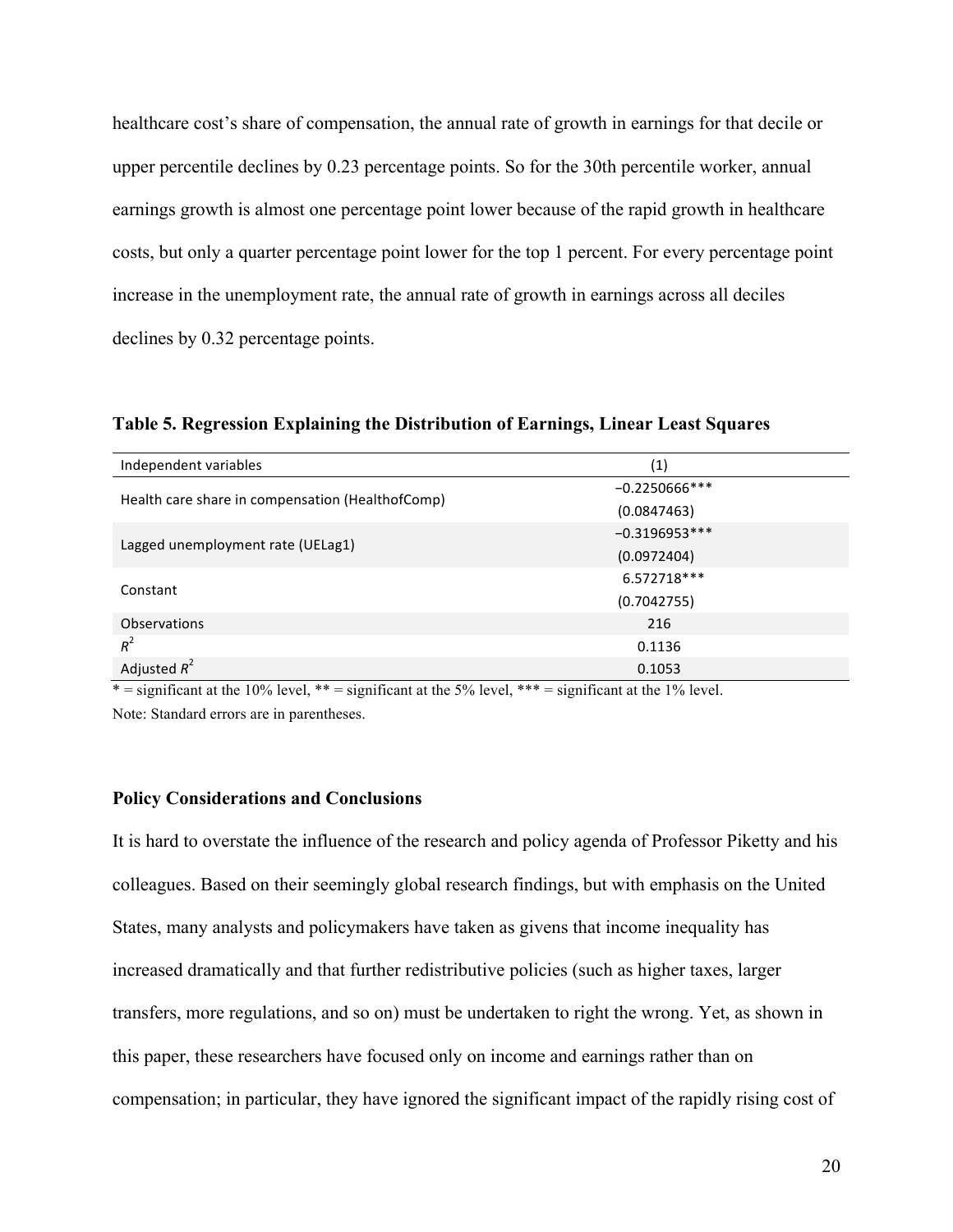health care in the United States, which is paid for, in large part, by employers. Because the cost of health insurance to an employer is, to a first approximation, the same whether the employee is low-paid or high-paid, and because the cost of health care has increased far in excess of the rate of growth of incomes, it is reasonable to expect that earnings will indeed become more unequal but compensation will not—or least compensation will not become as unequal as earnings. Direct evidence supports this view over the period 1996 to 2008 and the period 1992 to 2010, as does a regression estimated over the period 1990 to 2014.

Moreover, the most important book summarizing academic findings on income and wealth inequality, Piketty's *Capital in the Twenty-First Century*, is subject to several lines of severe criticism. These criticisms are serious enough to make one regard the study's results, and certainly their interpretation and Piketty's farfetched projections, as not warranting an entire policy and political agenda.<sup>3</sup>

What are the political and policy implications of this new-old insight in the face of observed increases in earnings inequality but much less in compensation inequality? In purely economic terms, because health insurance is a totally legitimate use of compensation and may be appreciated as such by workers, we should not care about increasing earnings inequality, as along as compensation inequality has not increased much. Would we care about the implied inequality if the price (as well as quality) of movies went up rapidly and low-paid workers had to devote more of their compensation to it? And yet, earnings are noticed much more by workers (and hence politicians) than compensation. Moreover, there is a credible viewpoint expressed by Fisher, Bynum, and Skinner (2009) that the rapid increases in healthcare costs have not brought

<sup>&</sup>lt;sup>3</sup> For a critical review of Piketty (2014), see Warshawsky (forthcoming 2016).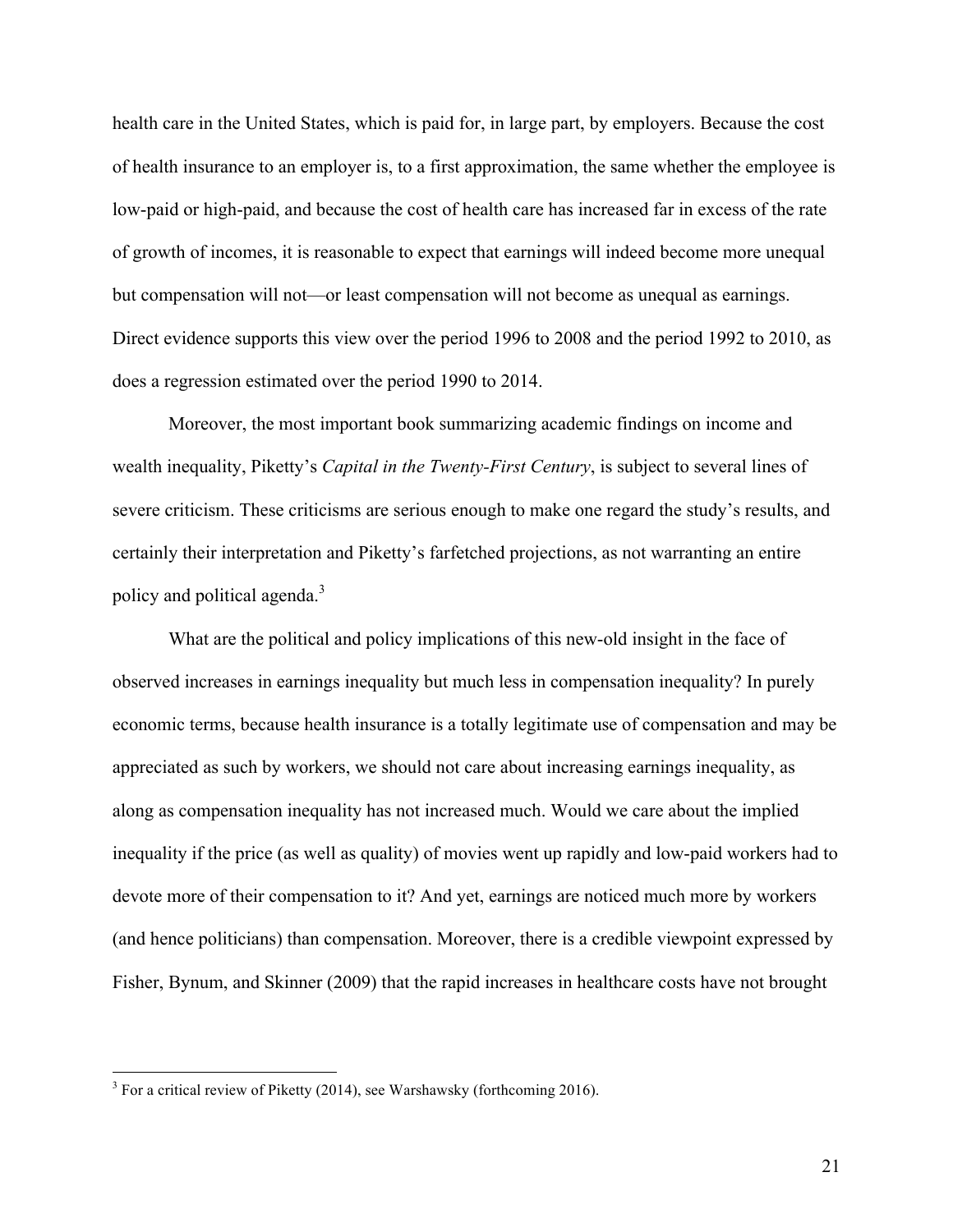commensurate value to workers because of considerable waste and that increased spending has not led to improved health outcomes.

Hence, the appropriate political and policy response should be instead to focus on reducing the rate of increase in healthcare costs, by, for example, reducing the highly favorable tax treatment given healthcare spending and insurance, or strictly enforcing antitrust law in that sector, or encouraging employers (and the federal government) to give insurance coverage with more scope for consumer sensitivity to costs. Indeed, one of the initially stated objectives of the Affordable Care Act was to reduce the rate of growth in healthcare costs. However, after a brief pause—likely caused by the recession—the rate of increase in healthcare spending has picked up again recently, and so the Affordable Care Act does not seem to be the solution to this problem. Broader redistribution policies, moreover, are not warranted in addressing the root causes of the apparent increasing inequality, and they may even be counterproductive because of their negative implications for economic growth overall and because they create particularly strong disincentives for lower-income people to put effort into working.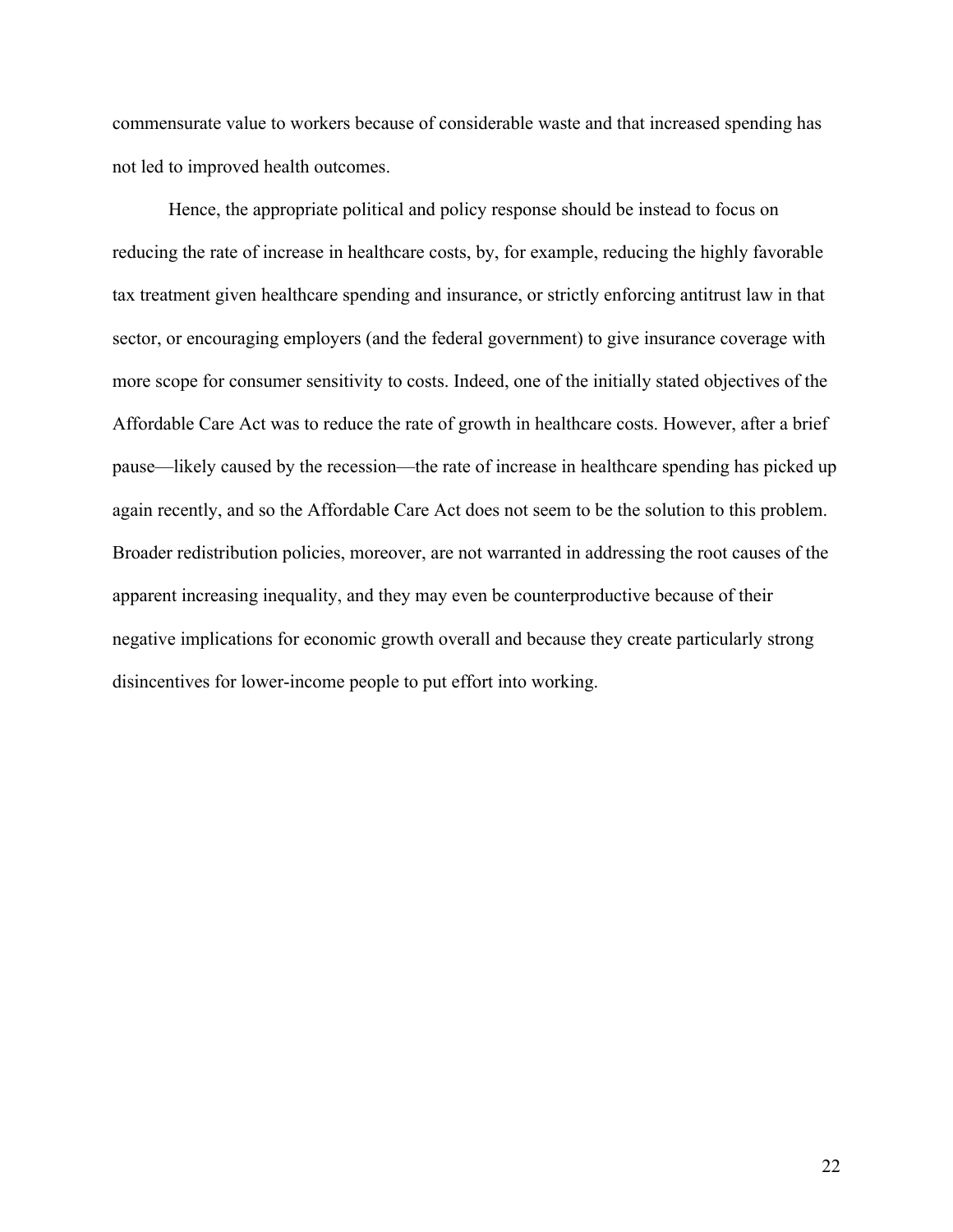### **References**

- Burtless, Gary, and Sveta Milusheva. 2013. "Effects of Employer-Sponsored Health Insurance Costs on Social Security Taxable Wages." *Social Security Bulletin* 73 (1): 83–108.
- Congressional Budget Office. 2011. *Trends in the Distribution of Household Income between 1979 and 2007*. <https://www.cbo.gov/publication/42729>.
- Fisher, Elliott S., Julie P. Bynum, and Jonathan S. Skinner. 2009. "Slowing the Growth of Health Care Costs—Lessons from Regional Variation." *New England Journal of Medicine* 360:849–52. doi: 10.1056/NEJMp0809794.
- Gale, William G., Melissa S. Kearney, and Peter R. Orszag. 2015. "Would a Significant Increase in the Top Income Tax Rate Substantially Alter Income Inequality?" Brookings Institution Economic Study, September.
- Kaiser Family Foundation. 2015. *2015 Employer Health Benefits Survey*. [http://files.kff.org](http://files.kff.org/attachment/report-2015-employer-health-benefits-survey) [/attachment/report-2015-employer-health-benefits-survey.](http://files.kff.org/attachment/report-2015-employer-health-benefits-survey)
- Kopczuk, Wojciech, Emmanuel Saez, and Jae Song. 2010. "Earnings Inequality and Mobility in the United States: Evidence from Social Security Data Since 1937." *Quarterly Journal of Economics* 125 (1): 91–128.
- Monaco, Kristen, and Brooks Pierce. 2015. "Compensation Inequality: Evidence from the National Compensation Survey." *BLS Monthly Labor Review*. [http://www.bls.gov/opub](http://www.bls.gov/opub/mlr/2015/article/compensation-inequality-evidence-from-the-national-compensation-survey.htm) [/mlr/2015/article/compensation-inequality-evidence-from-the-national-compensation](http://www.bls.gov/opub/mlr/2015/article/compensation-inequality-evidence-from-the-national-compensation-survey.htm) [-survey.htm.](http://www.bls.gov/opub/mlr/2015/article/compensation-inequality-evidence-from-the-national-compensation-survey.htm)
- Pierce, Brooks. 2010. "Recent Trends in Compensation Inequality," in Katharine G. Abraham, James R. Spletzer and Michael Harper, editors, Labor in the New Economy, University of Chicago Press, pp. 63–98.
- Piketty, Thomas. 2014. Capital in the Twenty-First Century. Cambridge, MA: Harvard University Press.
- Piketty, Thomas, and Emmanuel Saez. 2003. "Income Inequality in the United States, 1913–98." *Quarterly Journal of Economics* 118 (1): 1–39. Updated tables and figures (June 2015) available at [http://eml.berkeley.edu/~saez/TabFig2014prel.xls.](http://eml.berkeley.edu/~saez/TabFig2014prel.xls)
- Skinner, Jonathan S., Amitabh Chandra, David C. Goodman, and Elliott S. Fisher. 2009. "The Elusive Connection between Health Care Spending and Quality." *Health Affairs* (Millwood) 28 (1): w119–23. PMID: 19056756, PMCID: PMC2811530.
- US Office of Management and Budget, Budget of the United States Government, Fiscal Year 2010.